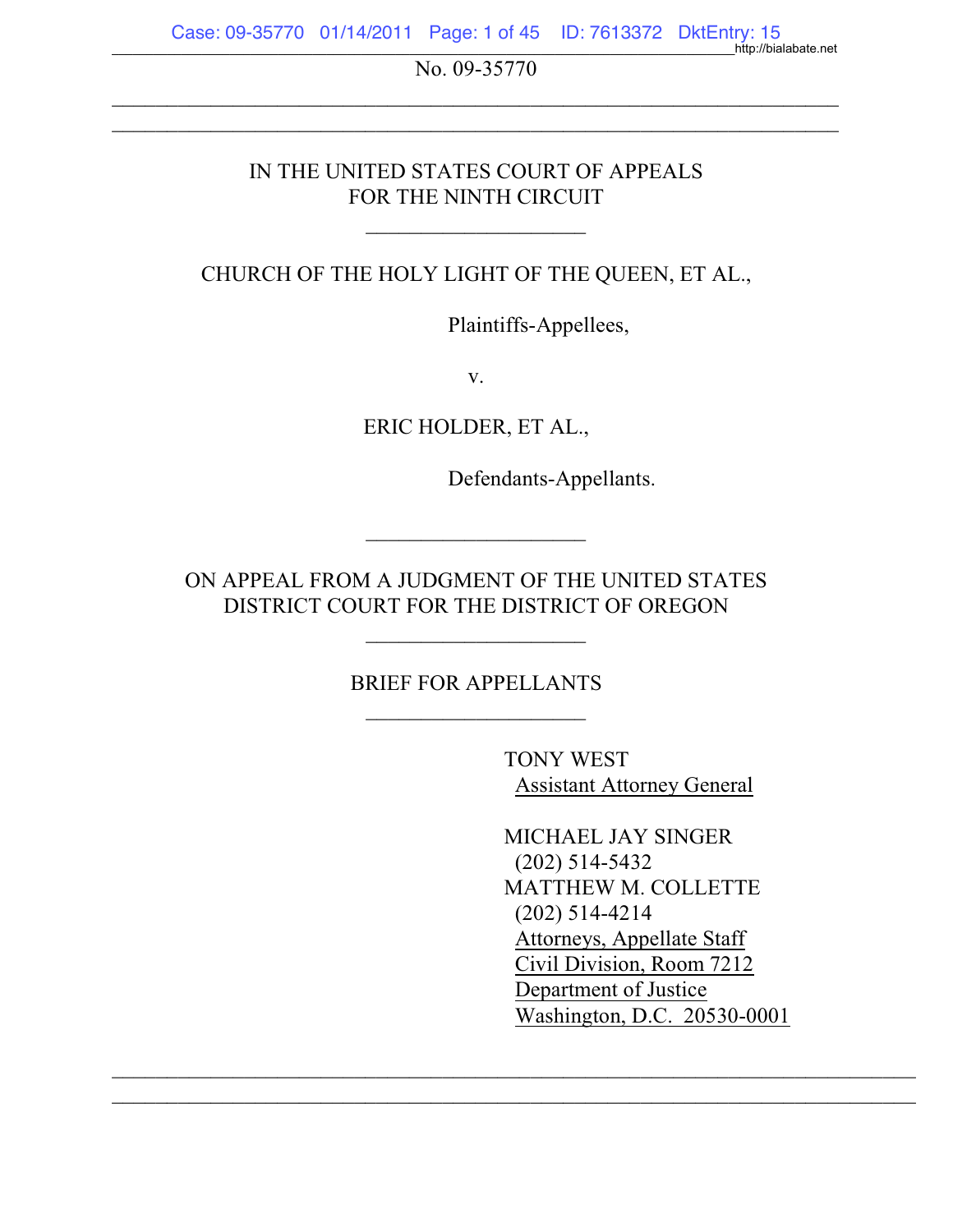## **TABLE OF CONTENTS**

\_\_\_\_\_\_\_\_\_\_\_\_\_\_\_\_\_\_\_\_\_\_\_\_\_\_\_\_\_\_\_\_\_\_\_\_\_\_\_\_\_\_\_\_\_\_\_\_\_\_\_\_\_\_\_\_\_\_\_\_\_\_\_\_\_\_\_\_\_\_\_\_\_\_\_\_\_\_\_\_\_\_\_\_\_\_\_\_\_\_http://bialabate.net

# **Page**

| $I_{\cdot}$ |                | STATUTORY AND REGULATORY BACKGROUND 4                                                                     |  |
|-------------|----------------|-----------------------------------------------------------------------------------------------------------|--|
|             | A <sub>1</sub> | The Controlled Substances Act and the<br>Regulatory Structure Governing the Legitimate                    |  |
|             | <b>B.</b>      |                                                                                                           |  |
| II.         |                |                                                                                                           |  |
| III.        |                | THE COMPLAINT AND DISTRICT COURT                                                                          |  |
| IV.         |                | THE DISTRICT COURT'S DECISION                                                                             |  |
|             |                |                                                                                                           |  |
|             |                |                                                                                                           |  |
|             |                |                                                                                                           |  |
|             |                | THE DISTRICT COURT ABUSED ITS DISCRETION BY ENJOINING<br>THE ENFORCEMENT OF REGULATIONS THAT WERE NEITHER |  |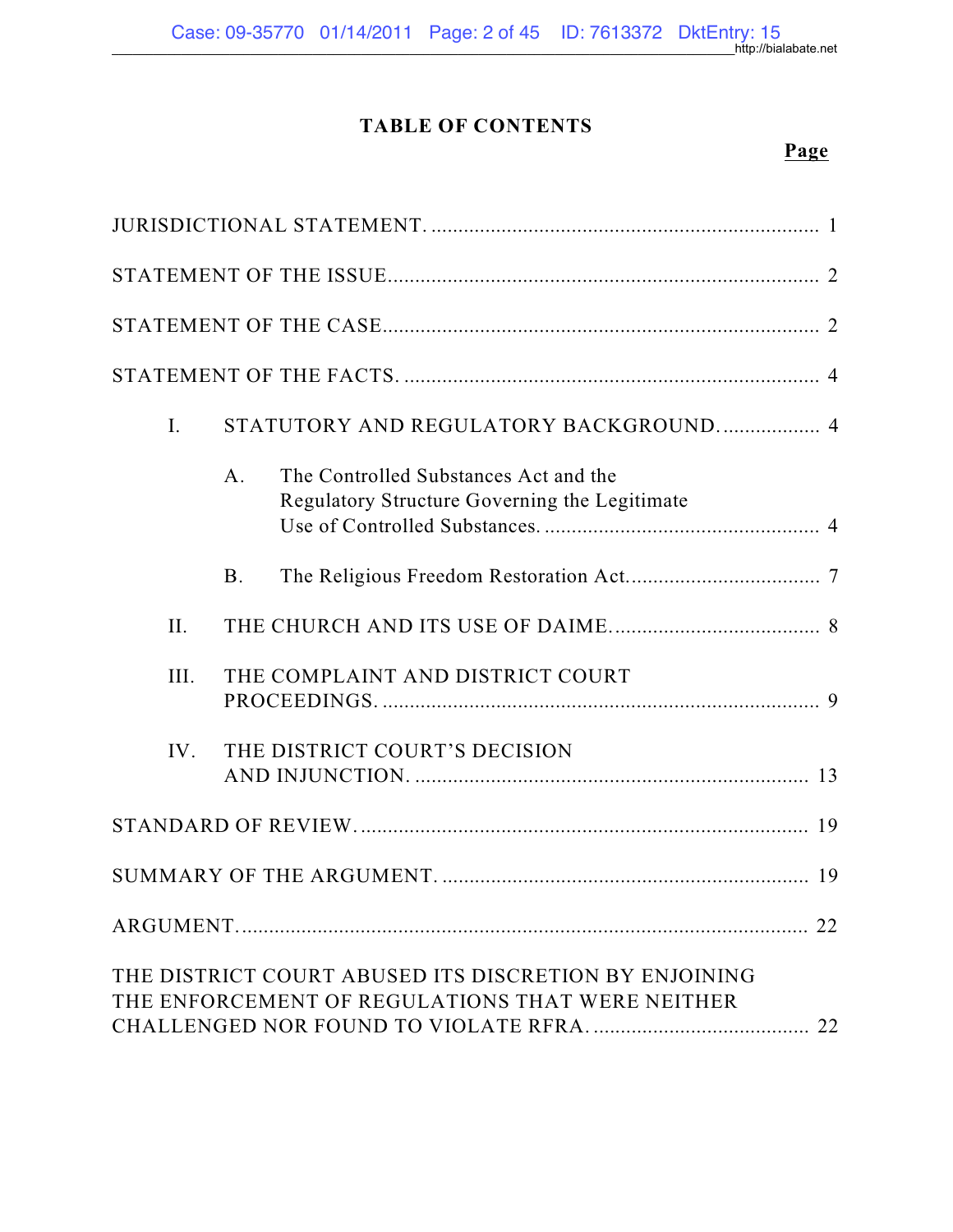\_\_\_\_\_\_\_\_\_\_\_\_\_\_\_\_\_\_\_\_\_\_\_\_\_\_\_\_\_\_\_\_\_\_\_\_\_\_\_\_\_\_\_\_\_\_\_\_\_\_\_\_\_\_\_\_\_\_\_\_\_\_\_\_\_\_\_\_\_\_\_\_\_\_\_\_\_\_\_\_\_\_\_\_\_\_\_\_\_\_http://bialabate.net

## BRIEF FORMAT CERTIFICATION

## CERTIFICATE OF SERVICE

### STATMENT OF RELATED CASES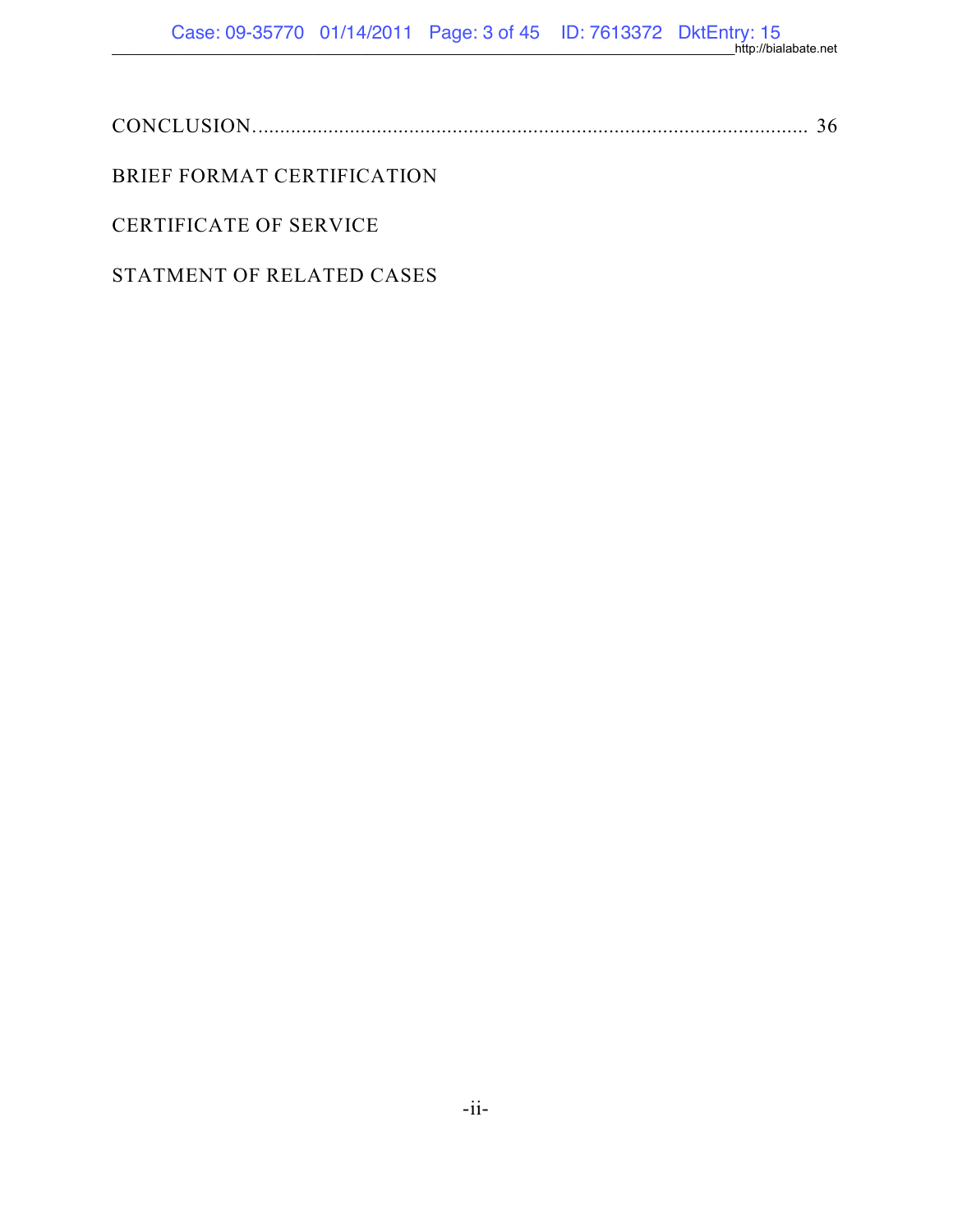## **TABLE OF AUTHORITIES**

| Cases:                                                            | Page |
|-------------------------------------------------------------------|------|
|                                                                   |      |
|                                                                   |      |
| Employment Division, Dep't of Human Resources v. Smith,           |      |
| Gilmore v. People of the State of California, 220 F.3d 987        |      |
| Gonzales v. O Centro Espirita Beneficiente Uniao do Vegetal,      |      |
| Guardians Ass'n v. Civil Service Comm'n of City of New York,      |      |
| Lamb-Weston, Inc. v. McCain Foods, Ltd., 941 F.2d 970             |      |
|                                                                   |      |
| Meinhold v. Department of Defense,                                |      |
| Orantes-Hernandez v. Thornburgh,<br>919 F.2d 549 (9th Cir. 1990). | 22   |
|                                                                   |      |
| Stormans, Inc. v. Selecky, 586 F.3d 1109                          |      |
|                                                                   |      |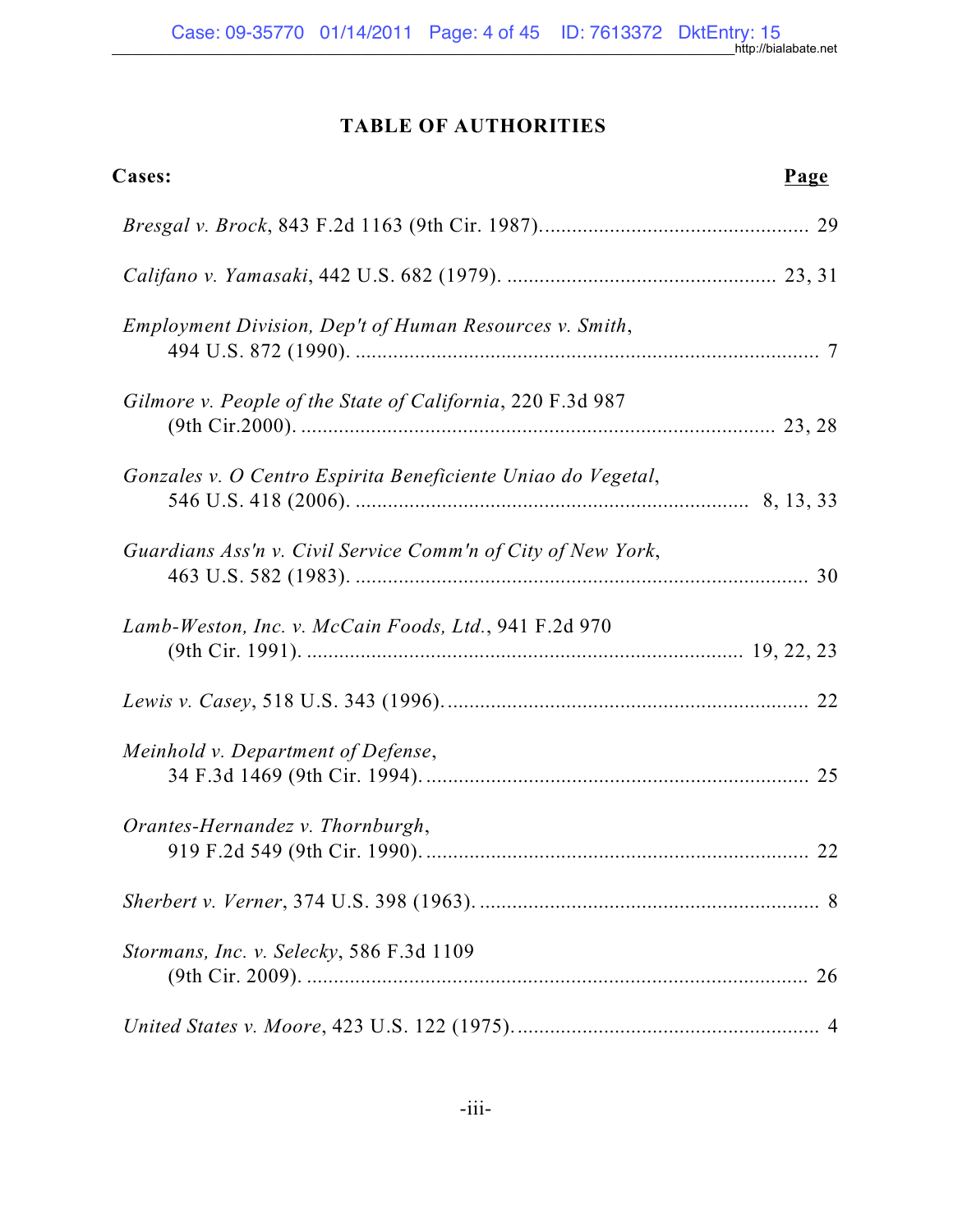## **Statutes:**

**Controlled Substances Act:** 

Religious Freedom Restoration Act: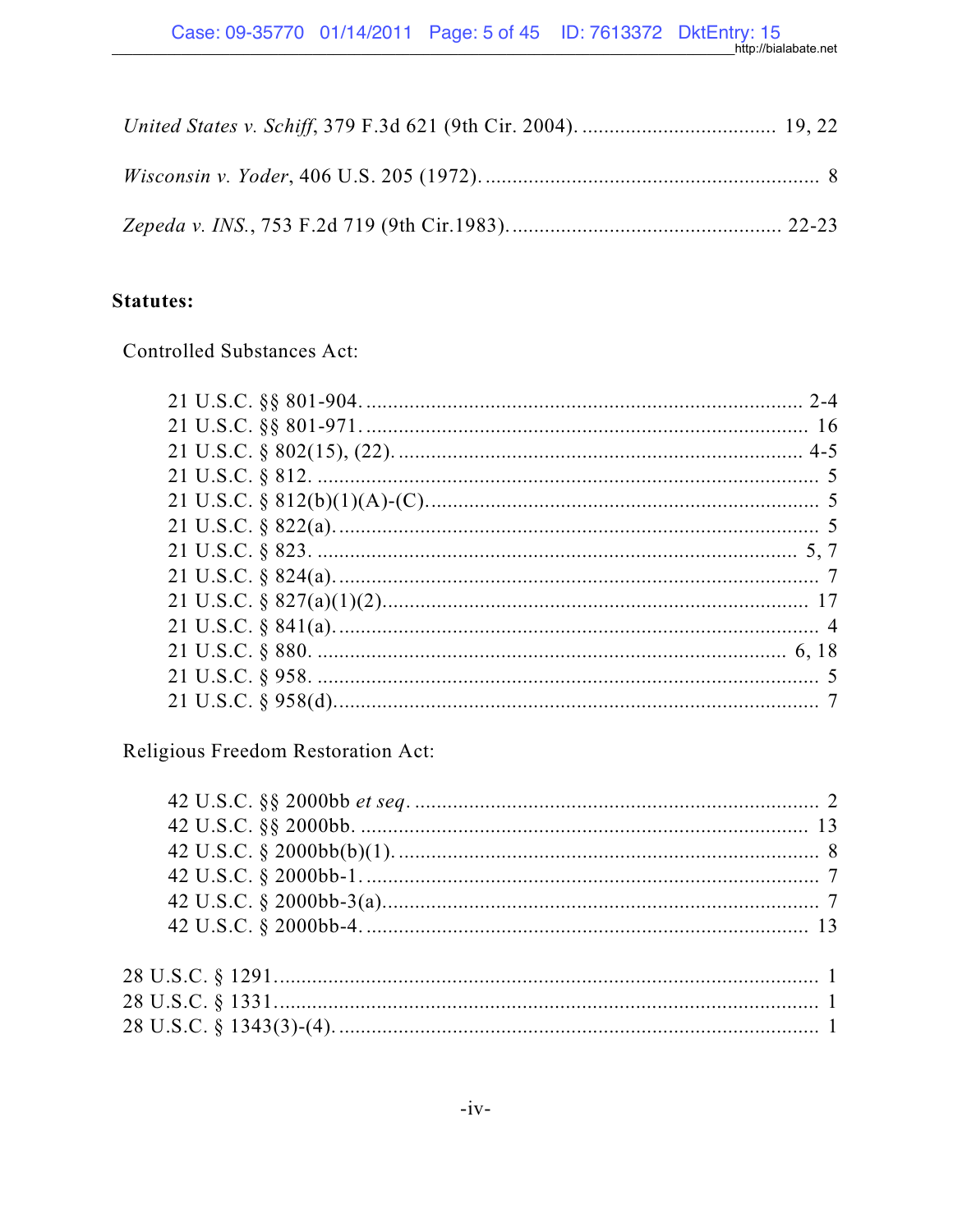# **Regulations:**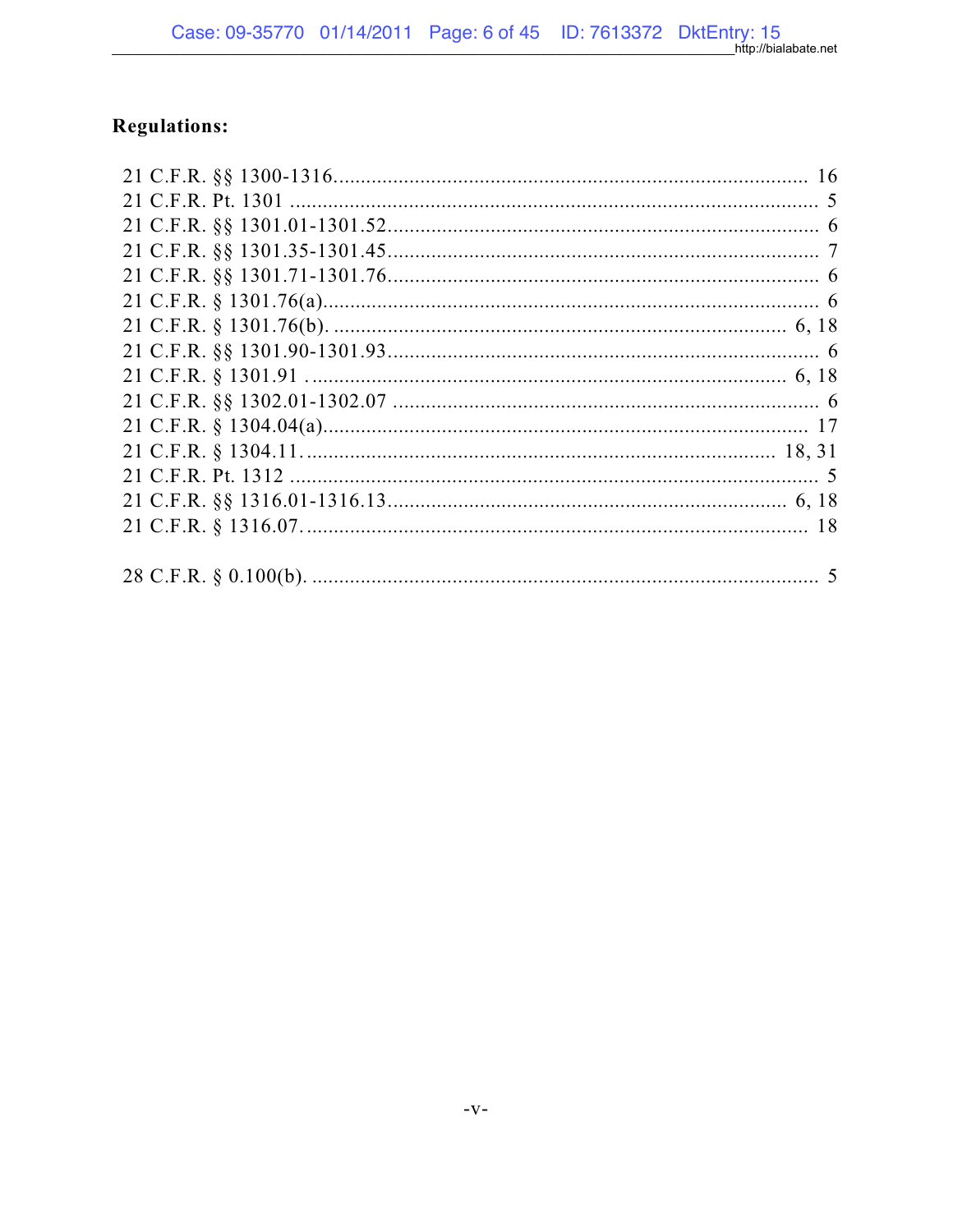### IN THE UNITED STATES COURT OF APPEALS FOR THE NINTH CIRCUIT

 $\mathcal{L}_\text{max}$  , where  $\mathcal{L}_\text{max}$  , we have the set of  $\mathcal{L}_\text{max}$ 

No. 09-35770 \_\_\_\_\_\_\_\_\_\_\_\_\_\_\_\_\_\_\_\_

CHURCH OF THE HOLY LIGHT OF THE QUEEN, ET AL.,

Plaintiffs-Appellees,

v.

ERIC HOLDER, ET AL.,

Defendants-Appellants.

ON APPEAL FROM A JUDGMENT OF THE UNITED STATES DISTRICT COURT FOR THE DISTRICT OF OREGON

 $\mathcal{L}_\text{max}$  , where  $\mathcal{L}_\text{max}$  , we have the set of  $\mathcal{L}_\text{max}$ 

 $\frac{1}{2}$  , which is the set of the set of the set of the set of the set of the set of the set of the set of the set of the set of the set of the set of the set of the set of the set of the set of the set of the set of th

BRIEF FOR APPELLANTS \_\_\_\_\_\_\_\_\_\_\_\_\_\_\_\_\_\_\_\_

### **JURISDICTIONAL STATEMENT**

Plaintiffinvoked the district court's jurisdiction under 28 U.S.C. §§ 1331 and

1343(3)-(4). The district court entered final judgment on June 23, 2009.

Defendants filed a timely notice of appeal on August 21, 2009. This Court has

jurisdiction under 28 U.S.C. § 1291.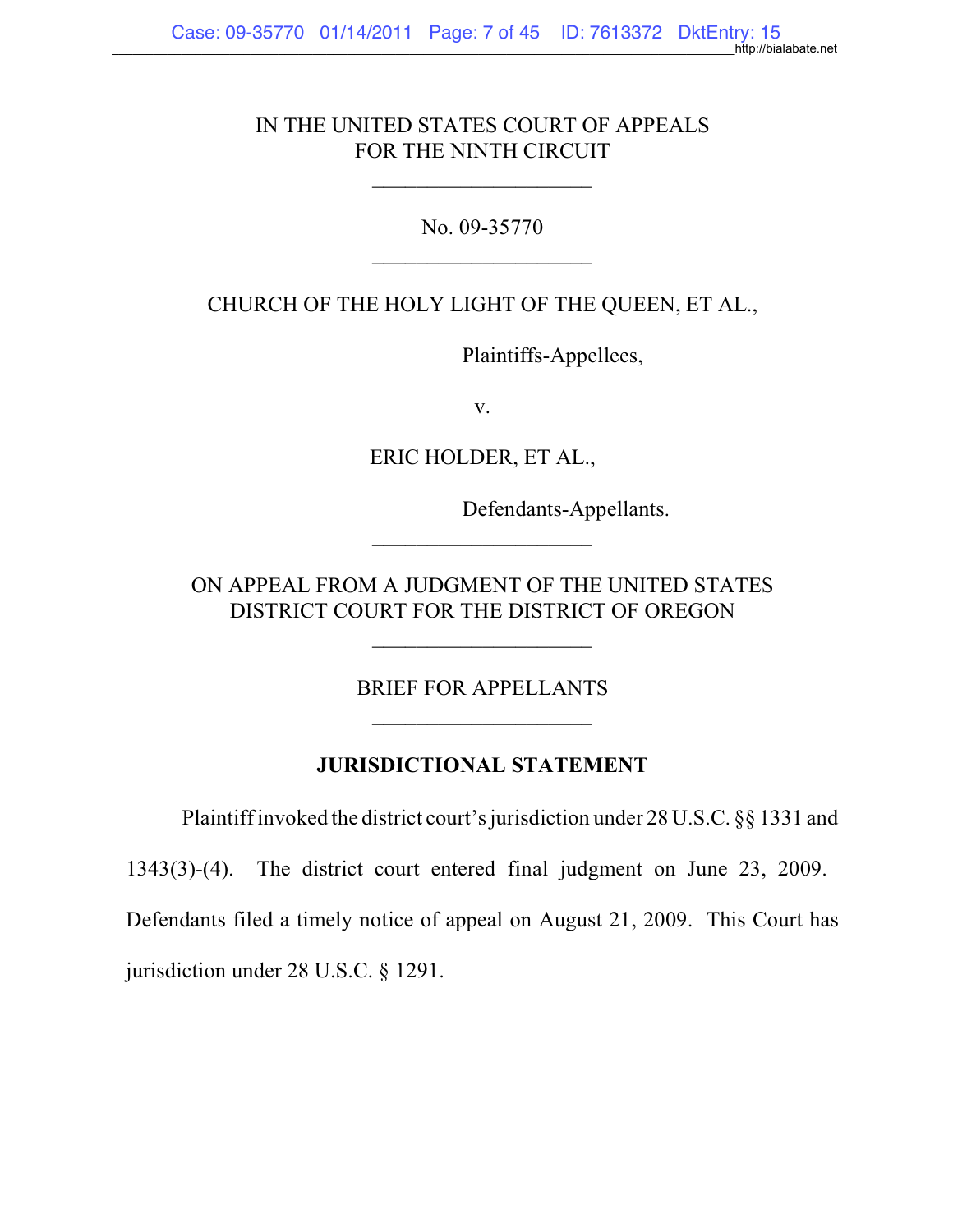#### **STATEMENT OF THE ISSUE**

In this case, the district court held that the Religious FreedomRestoration Act (RFRA), 42 U.S.C. §§ 2000bb *et seq*., precludes the outright prohibition of the plaintiffs' importation, distribution and possession of "Daime" tea (which contains a Schedule I hallucinogenic controlled substance under the Controlled Substances Act (CSA), 21 U.S.C. §§ 801-904), for use in religious ceremonies. The question presented is as follows:

Whether the injunction entered by the district court must be vacated as overbroad because, in addition to providing that the government may not prohibit the use of Daime outright, the injunction invalidates numerous Drug Enforcement Administration (DEA) regulations governing the permissible importation and possession of controlled substances, even though those regulations were not challenged and have not been shown to burden plaintiffs' religious exercise.

#### **STATEMENT OF THE CASE**

The Church of the Holy Light of the Queen (CHLQ), a religious congregation in Oregon, engages in religious ceremonies involving the ingestion of a tea-like mixture referred to as "Daime." The tea is made by brewing together two indigenous Brazilian plants, one of which contains dimethyltryptamine (DMT), a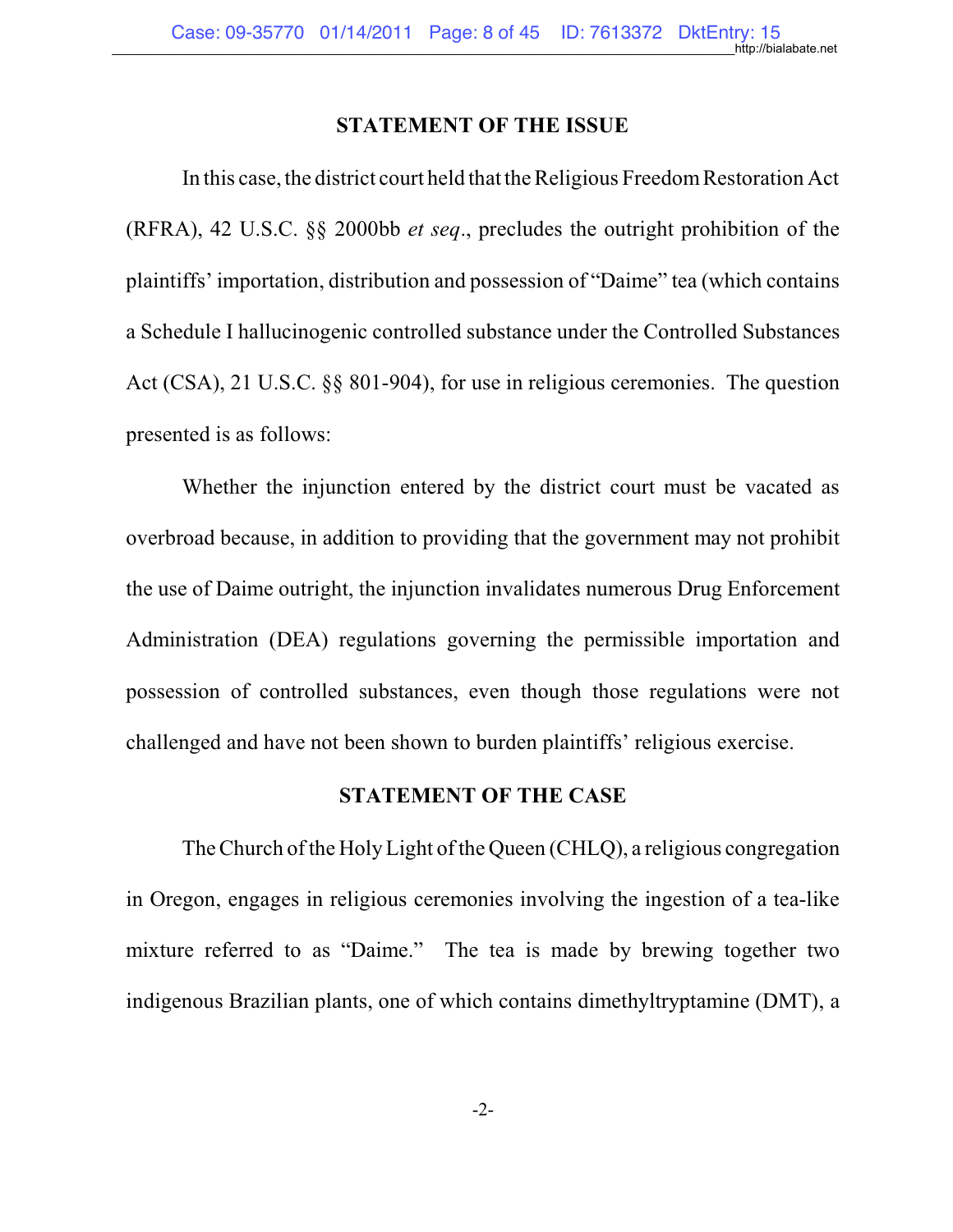hallucinogen listed under Schedule I of the Controlled Substances Act, 21U.S.C. §§ 801-904. Daime is prepared in Brazil and imported into the United States.

Plaintiffs, the Church and several of its members, brought this action under RFRA, as well as several other constitutional and statutory provisions, seeking declaratory and injunctive relief. Specifically, plaintiffs sought a declaration that the government's outright prohibition of the importation, possession and distribution of Daime violated their rights under RFRA and the Constitution, and an injunction prohibiting defendants from treating their use of Daime as unlawful and arresting, prosecuting, or threatening to arrest them for their religious use of Daime.

After a short bench trial, the district court held that the "outright prohibition" on the importation, possession and distribution of Daime violatedRFRA, and issued a permanent injunction prohibiting defendants fromtreating plaintiffs' importation, possession and distribution of Daime for use in plaintiffs' religious ceremonies as unlawful. Plaintiffs had not alleged that any of DEA's regulations governing the permissible use of controlled substances imposed a substantial burden on their religion, and the district court did not make any findings or conclusions that any of these regulations violate RFRA. The court's injunction nevertheless enjoined the enforcement of all DEA regulations unless otherwise specified in the court's order,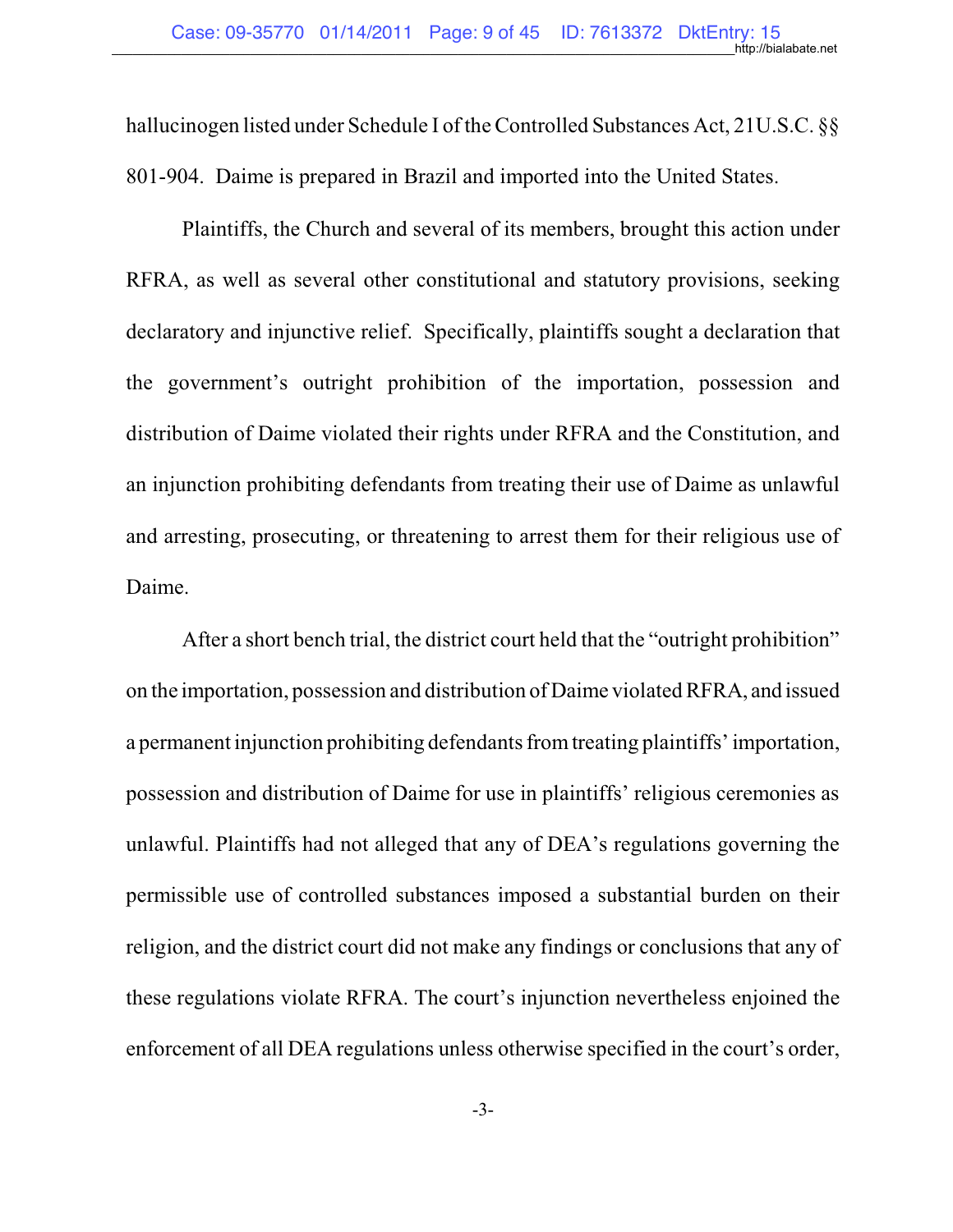nullifying a number of regulations and replacing others with court-ordered provisions governing the registration, packaging, security procedures, and recordkeeping requirements that DEA could enforce against plaintiffs.

In this appeal, the government does not challenge the district court's holding that the outright prohibition of Daime tea, as used by the plaintiffs in religious ceremonies, violates RFRA. Rather, the government challenges only the scope of the injunction issued by the district court.

### **STATEMENT OF THE FACTS**

## **I. STATUTORY AND REGULATORY BACKGROUND.**

## **A. The Controlled Substances Act and the Regulatory Structure Governing the Legitimate Use of Controlled Substances.**

The Controlled Substances Act makes it unlawful to "manufacture, distribute, or dispense, or possess with intent to manufacture, distribute, or dispense" any controlled substance, "[e]xcept as authorized by [21 U.S.C. §§ 801-904]." 21 U.S.C. § 841(a); *see United States v. Moore*, 423 U.S. 122, 131 (1975). The Act likewise prohibits the "planting, cultivation, growing, or harvesting of a controlled substance." 21 U.S.C. § 802(15), (22).

Controlled substances under the CSA are divided into five schedules, with varying degrees of attendant restrictions on manufacture and distribution. See 21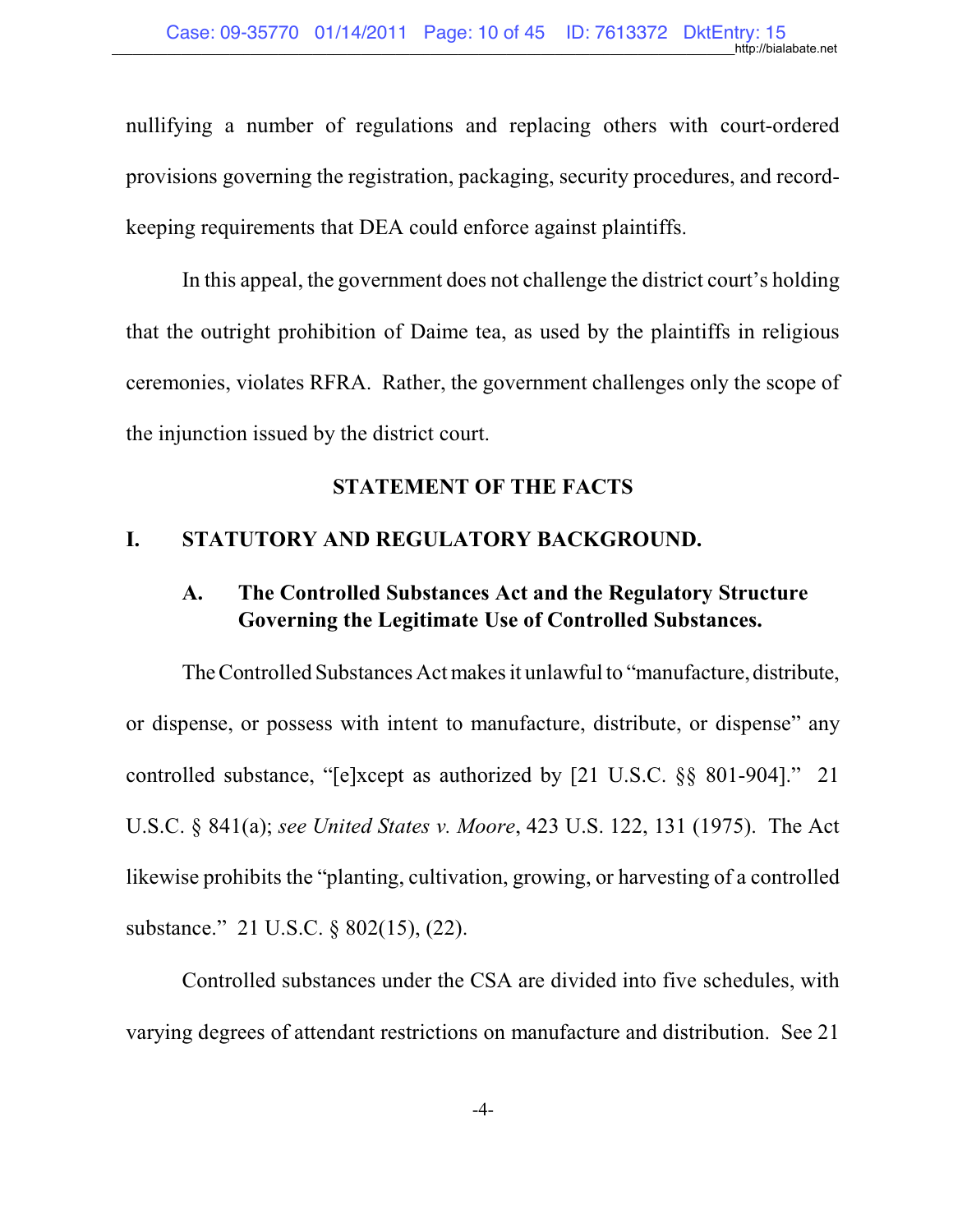U.S.C. § 812. A drug is included in Schedule I, the most restrictive schedule, if Congress finds that it "has a high potential for abuse," "no currently accepted medical use in treatment in the United States," and "a lack of accepted safety for use ... under medical supervision." *Id.*  $\S 812(b)(1)(A)-(C)$ .

The CSA is not limited to the outright prohibition of controlled substances. The Act also governs the legitimate importation, manufacture, distribution and dispensing of controlled substances by persons and entities such as researchers, health care professionals, and pharmacies. *See* ER 98. That is, the Act provides that no individual or entity may manufacture, distribute, or dispense a Schedule I controlled substance unless registered by the Attorney General, 21 U.S.C.  $\S 822(a)$ , who has delegated this function to the Administrator of the Drug Enforcement Administration ("DEA"). 28 C.F.R. § 0.100(b). The legitimate handling of these substances is governed by longstanding DEA regulations, which establish an orderly system to ensure that these substances are handled safely and are properly safeguarded to prevent loss, theft, or diversion to illicit use. *See* 21 U.S.C. §§ 823, 958; *see generally* 21 C.F.R. Pts. 1301, 1312.

DEA regulations require those who import, export, manufacture, distribute, or dispense controlled substances to maintain a valid registration with DEA. 21 C.F.R. §§ 1301.01-1301.52; *see id*. Pt. 1312. Registration is dependent upon,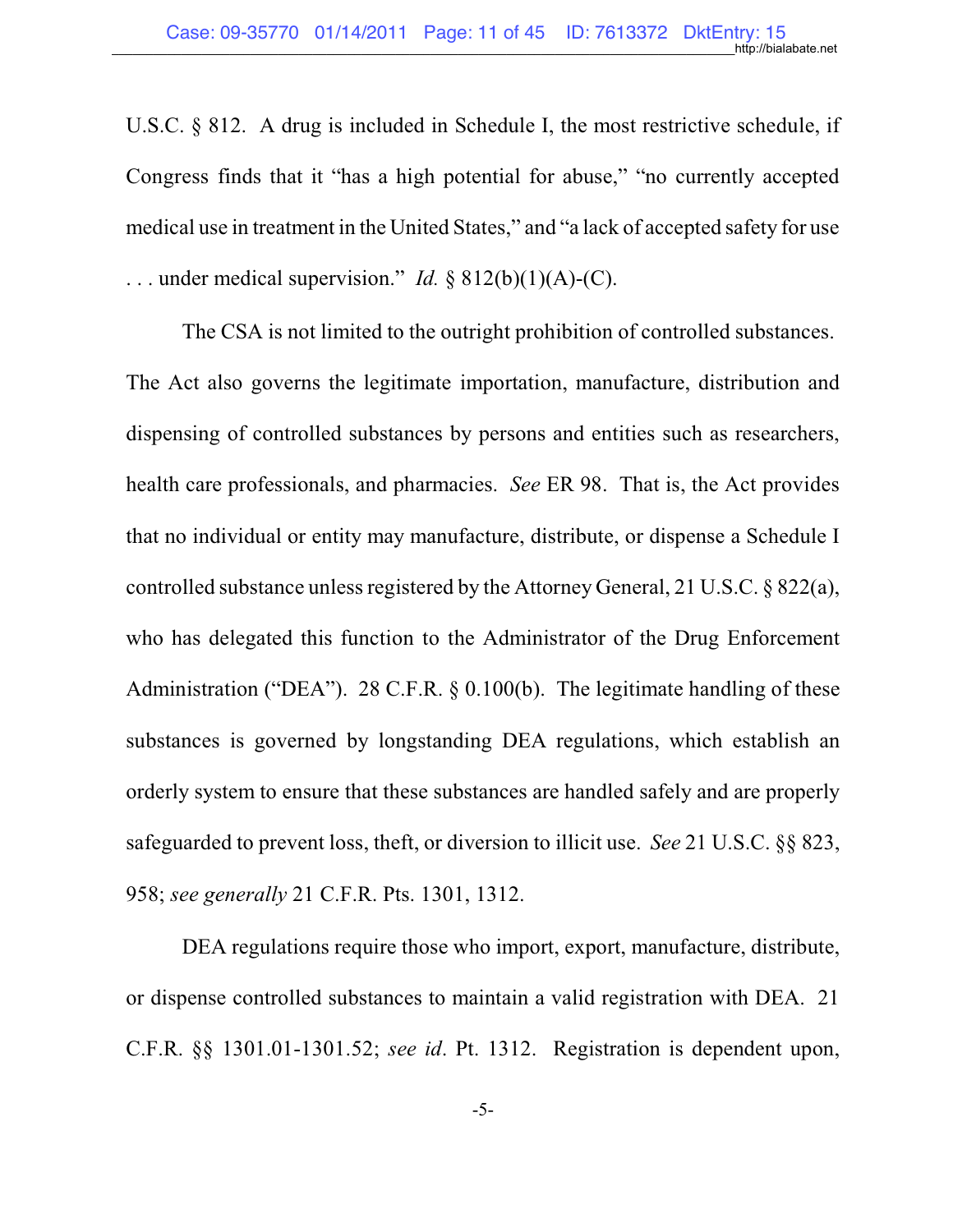among other things, adequate assurances that the registrant will maintain effective controls against diversion and comply with applicable state and local law.

For instance, the regulations establish physical security requirements governing how controlled substances must be stored, as well as measures to guard against loss or theft in transit. *See* 21 C.F.R. §§ 1301.71-1301.76. Registrants also must ensure proper labeling and packaging of controlled substances. *Id*. §§ 1302.01-1302.07. Moreover, registrants must maintain a complete and accurate record of their importation, receipt, distribution and disposal of controlled substances, and take a physical inventory at least once a year. *See id*. §§ 1304.21- 1304.22. In addition, registrants must permit DEA to conduct inspections and to audit their records to ensure that controlled substances are being handled properly. 21 U.S.C. § 880; 21 C.F.R. §§ 1316.01-1316.13.

The regulations prohibit the employment of a person who has been convicted of a felony related to controlled substances, *id*. § 1301.76(a), and also establish screening procedures for employees who have access to controlled substances. *Id*. §§ 1301.90-1301.93. Registrants also are required to report theft or significant loss of the registered substance. *Id*. § 1301.76(b); *see also id*. § 1301.91 (employee responsibility to report internal diversion or theft). Moreover, the regulations establish administrative procedures governing the suspension or revocation of a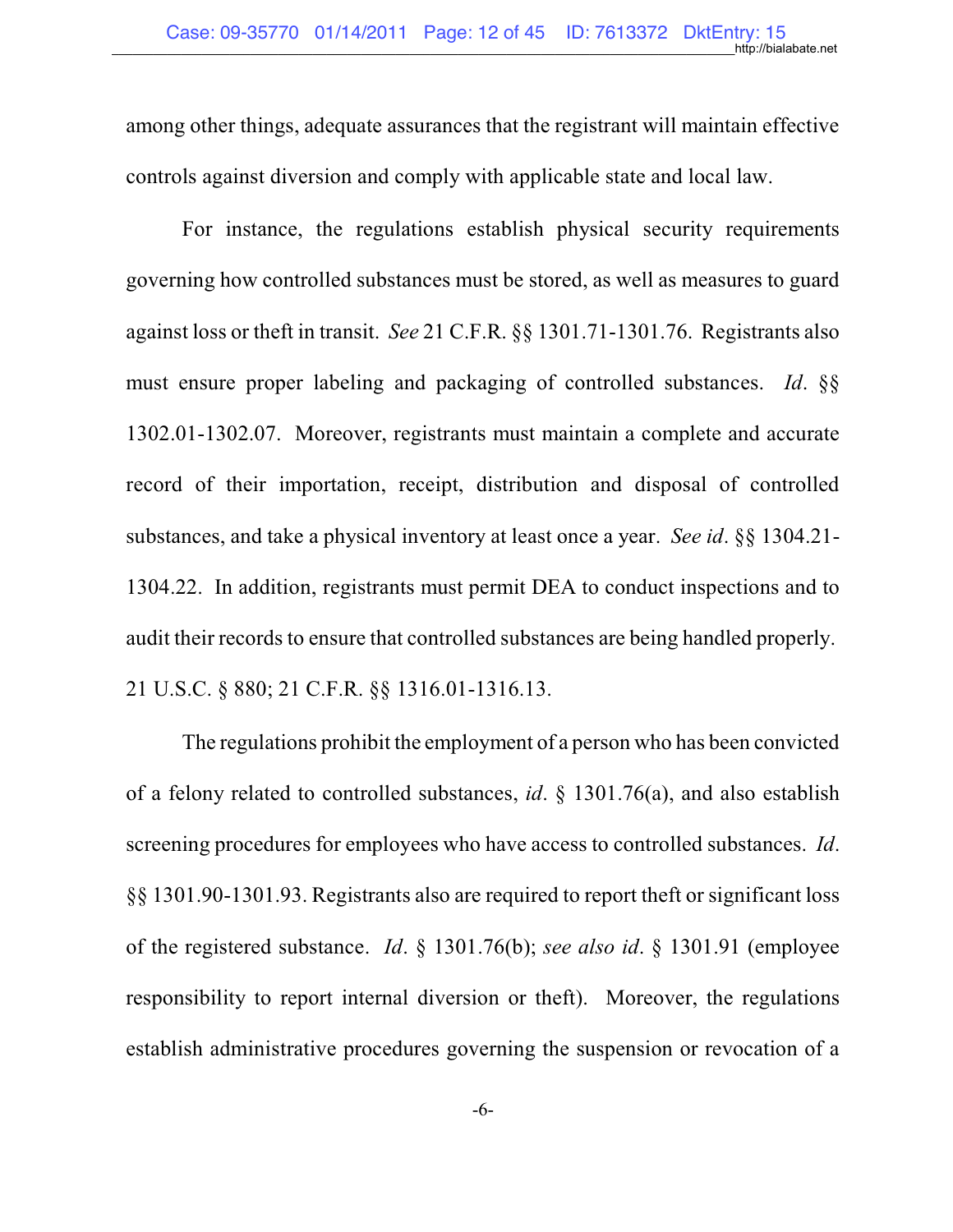registration, after notice and an opportunity to be heard, for specified causes (such as material falsification of a registration or permit application, conviction of a felony related to controlled substances, or diversion of controlled substances for illicit purposes). 21 C.F.R. §§ 1301.35-1301.45; *see* 21 U.S.C. §§ 823, 824(a), 958(d) (establishing grounds for denial, revocation or suspension).

### **B. The Religious Freedom Restoration Act.**

RFRA provides that "Government shall not substantially burden a person's exercise of religion" unless "it demonstrates that application of the burden to the person -- (1) is in furtherance of a compelling governmental interest; and (2) is the least restrictive means of furthering that compelling governmental interest." 42 U.S.C. § 2000bb-1. The Act applies to "all federal law" and the implementation of that law, "whether statutory or otherwise," adopted both before and after the passage of RFRA. *Id*. § 2000bb-3(a).

Congress enacted RFRA in response to the Supreme Court's decision in *Employment Division, Dep't of Human Resources v. Smith*, 494 U.S. 872 (1990). In that case, the Court held that the Free Exercise Clause did not require Oregon to exempt fromits criminal drug laws the sacramental ingestion of peyote by members of the Native American Church. *Id*. at 877-82. Such generally applicable laws, the Court concluded, may be applied to religious exercise regardless of whether the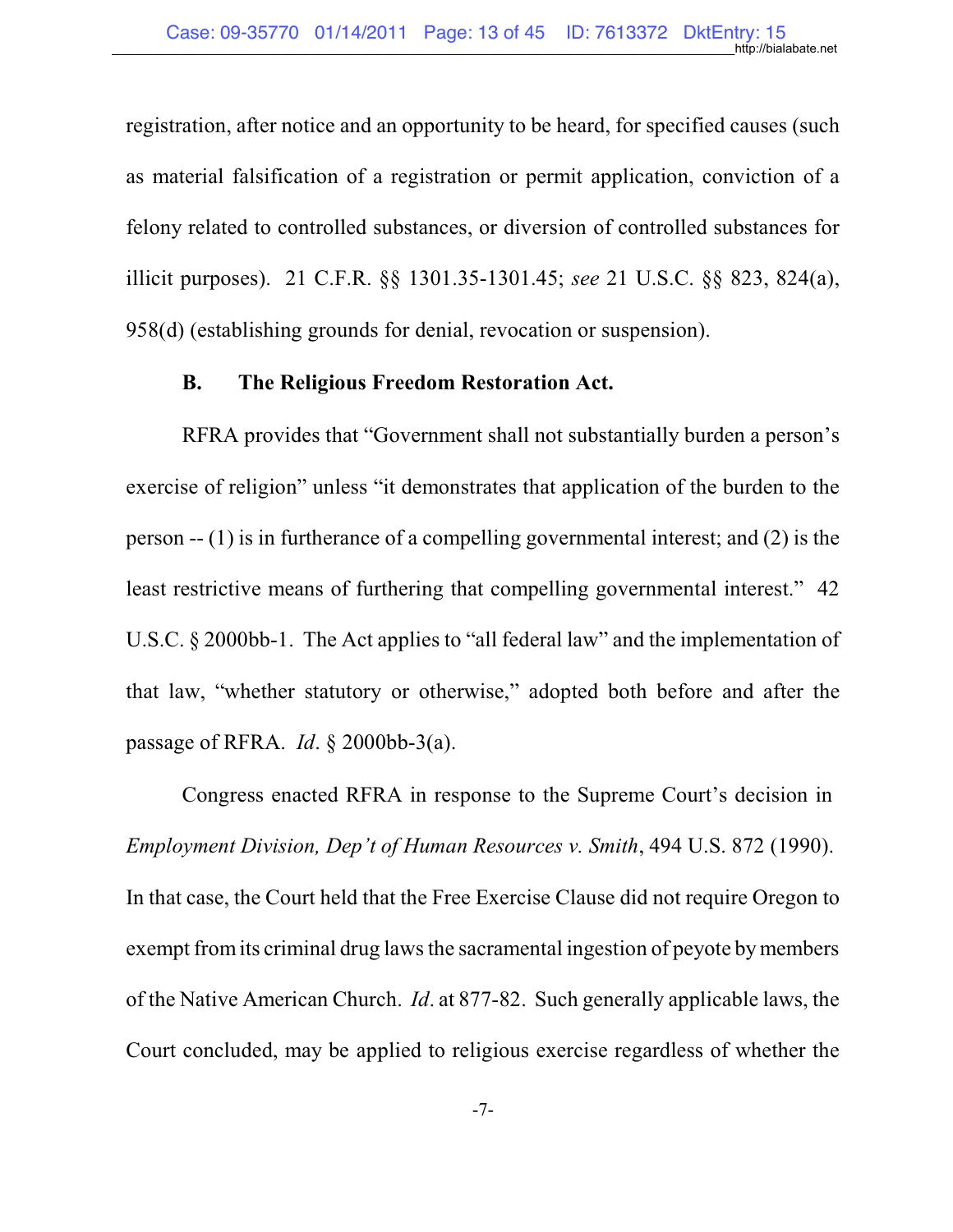government demonstrates a compelling interest for its rule. *Id*. at 884-89. RFRA was enacted to restore the compelling interest test in *Sherbert v. Verner*, 374 U.S. 398 (1963), and *Wisconsin v. Yoder*, 406 U.S. 205 (1972), that existed prior to *Smith*. *See* 42 U.S.C. § 2000bb(b)(1).

#### **II. THE CHURCH AND ITS USE OF DAIME.**

The CHLQ engages in religious ceremonies involving the ingestion of a tealike mixture referred to as "Daime." ER 43-44. The tea (sometimes referred to as "ayahuasca") contains the same active ingredients as those used by the plaintiff in *Gonzales v. O Centro Espirita Beneficiente Uniao do Vegetal* ("*UDV*"), 546 U.S. 418 (2006), although the two religions are significantly different. Daime is made by brewing together two indigenous Brazilian plants. One of the plants contains DMT, a hallucinogen listed under Schedule I of the CSA. Daime is prepared in Brazil and imported into the United States in liquid form. ER 8.

On May 20, 1999, the U.S. Customs Service intercepted a large delivery of ayahuasca from Brazil to plaintiff Jonathan Goldman. ER 46. A search of Goldman's home yielded a substantial amount of Daime. Investigators also found marijuana and bufotenine (a substance derived from the skin of frogs that has hallucinogenic properties) on the premises. ER 6. Goldman later explained that the marijuana belonged not to him, but to his wife. *Id*. He further stated that he had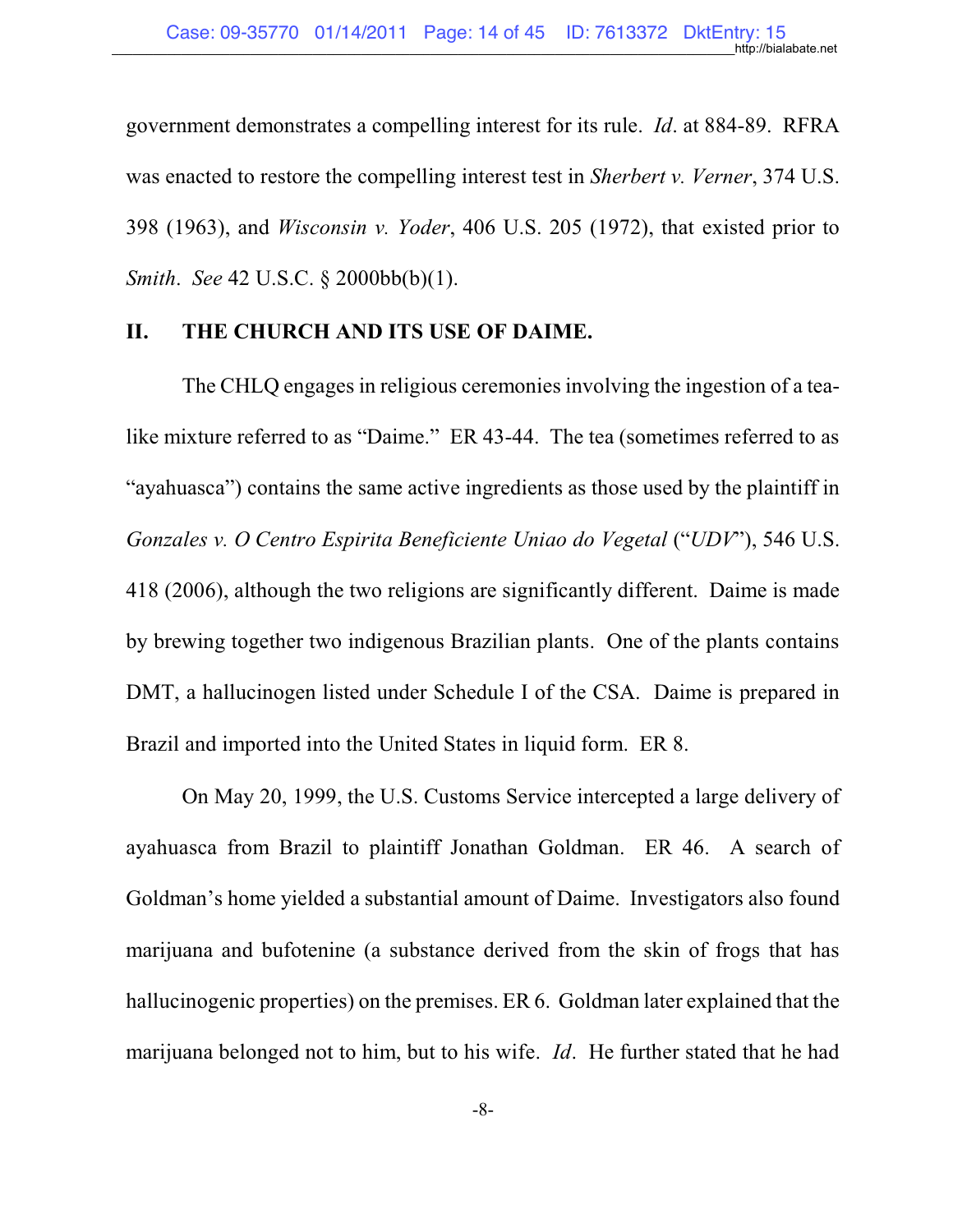never used bufotenine, did not know what it was, and could not account for its presence in his house. ER 6, 92-93.

Goldman was arrested, but was released after 12 hours, and has never been charged. ER 46. In October 2000, plaintiffs' counsel contacted the Department of Justice, requesting a religious accommodation to permit the Church to import, possess and use ayahuasca in its religious ceremonies. ER 49. The Department, through the Deputy Attorney General, denied the accommodation request. ER 51- 52.

#### **III. THE COMPLAINT AND DISTRICT COURT PROCEEDINGS.**

On September 5, 2008, the Church, Goldman and five other plaintiffs brought the instant action against the Attorney General of the United States, the U.S. Attorney for the District of Oregon, and the Secretary of the Treasury. ER 39. The complaint alleged violations of the First, Fourth and Fifth Amendments, Equal Protection, comity and international laws, and RFRA.

Specifically, plaintiffs asserted that "the defendants' threats to arrest and prosecute members of the Santo Daime religion" who seek to import Daime for religious ceremonies "is unconstitutional, unlawful and violates RFRA in that it burdens the central practice of plaintiffs' religion . . . ." ER 40. Plaintiffs contended that the defendants should be enjoined "from preventing the importation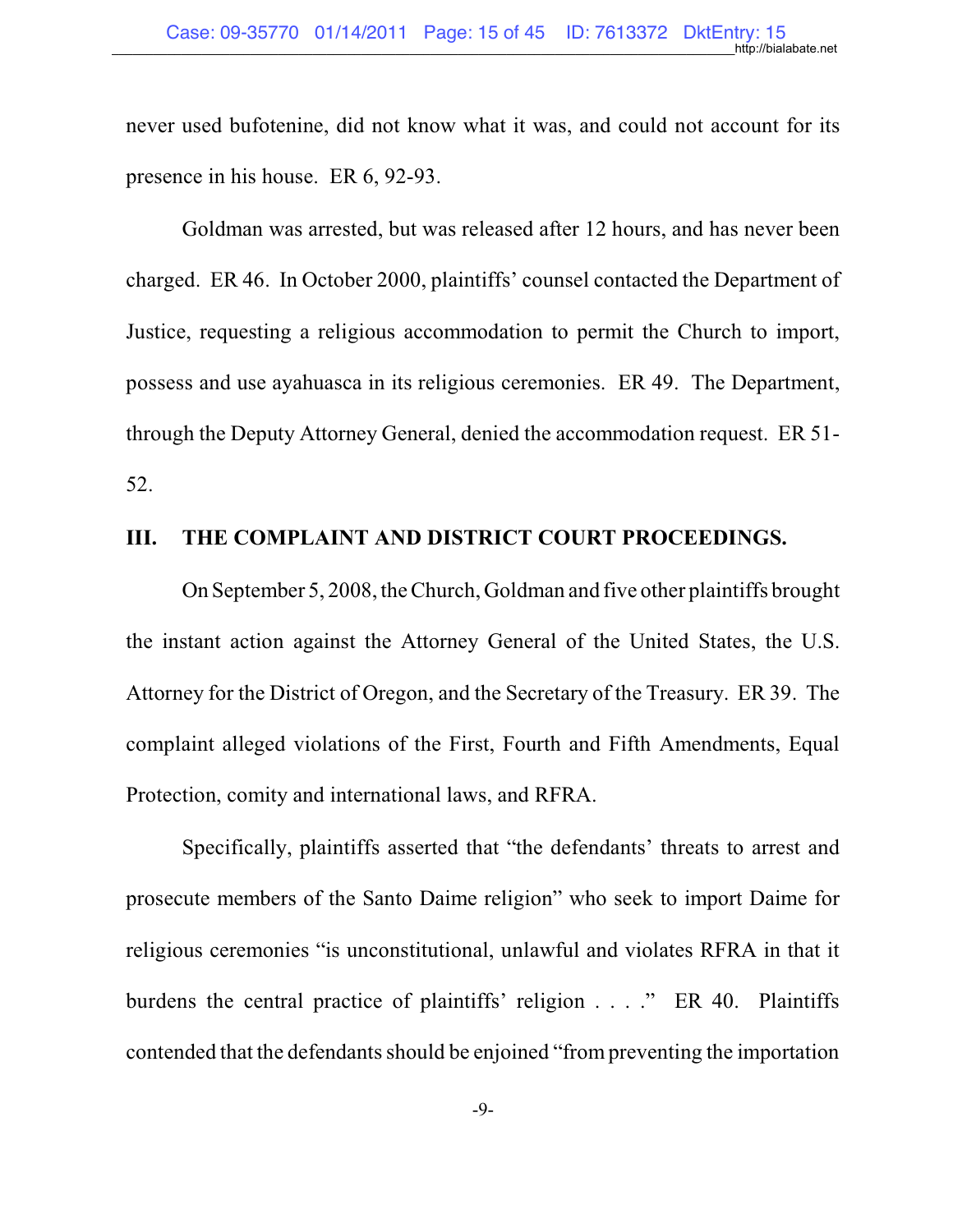or use of tea in religious ceremonies and from threatening to arrest or prosecute Church members who seek to ingest their sacramental tea." *Id*.

Plaintiffs alleged that the government did not have a compelling interest "to prohibit the importation of Daime tea." ER 55; *see also* ER 50. Plaintiffs also alleged that "[t]he actions of arresting, threatening to arrest and threatening to prosecute plaintiffs serves no compelling government interest and are not the least restrictive means to protect any colorable government interests." ER 56.

In the prayer for relief, plaintiffs sought declaratory judgments that: (1) "the actions described in this Complaint violated plaintiffs' rights to freedomof religion under the First Amendment" as well as a violation of RFRA; (2) the actions described in the complaint, "including the obtaining of a search warrant, the arrest of plaintiff Goldman, the continuing threat of prosecution of plaintiffs, and the threats of arrest and prosecution of all Santo Daime Church members in the United States who wish to engage in taking the sacrament" violated RFRA; and (3) "confiscating the Holy Daime tea" violated plaintiffs rights to substantive and procedural due process. ER 62-63.

Plaintiffs also sought a permanent injunction enjoining the defendants from: "arresting, prosecuting, or threatening plaintiffs and members of the Santo Daime Church with arrest, prosecution and/orimprisonment for importing, distributing and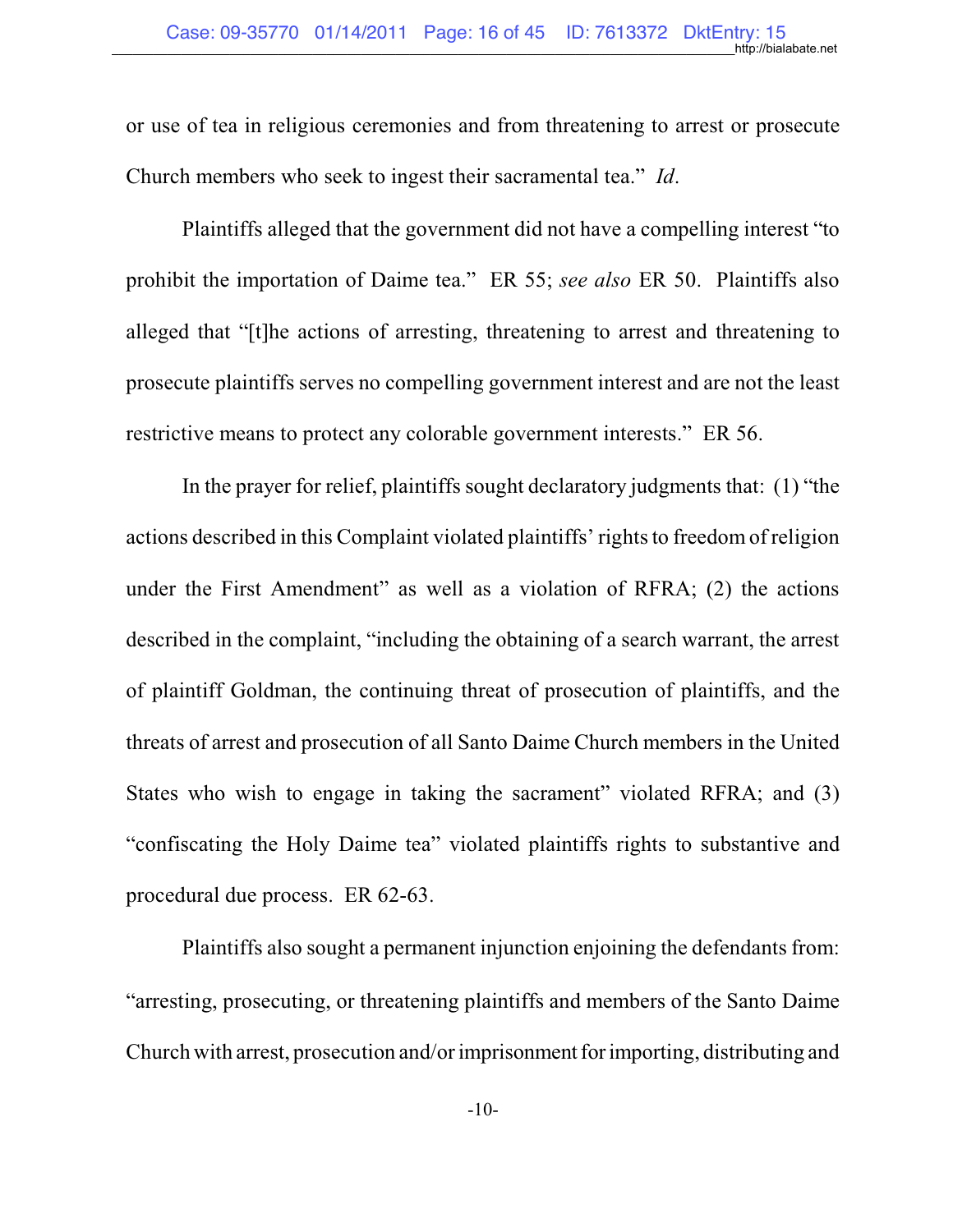ingesting the Daime tea solely at Santo Daime Church services." ER 63. Plaintiffs also sought an order requiring the parties to "present the Court with a plan to effectuate the importation, distribution, and accounting for the Holy Daime tea consistent with the rights of the Church members to use the Holy tea in ceremonies." *Id*. Finally, plaintiffs also requested attorney's fees, costs, and "[s]uch other and further relief as the Court may deem just and proper." ER 64.

The complaint did not allege that any specific DEA regulation burdens the exercise of plaintiffs' religion, or violates RFRA or any statutory or constitutional provision. Moreover, the complaint did not request that any DEA regulation governing the permissible use of controlled substances be enjoined.

2. The district court denied plaintiff's motion for a temporary restraining order, and scheduled expedited discovery and a trial on the merits. During the discovery phase of the litigation, defendants made efforts to confirm that plaintiffs' challenge was limited to the outright ban on the importation, possession and use of Daime, and did not encompass a challenge to the regulations governing the permissible use of controlled substances. In response to an interrogatory asking whether plaintiffs intended to challenge the CSA or its regulations, plaintiffs stated that they " have not alleged in the Complaint that the CSA violates their rights." ER 69. Plaintiffs explained in a subsequent letter that this statement "obviously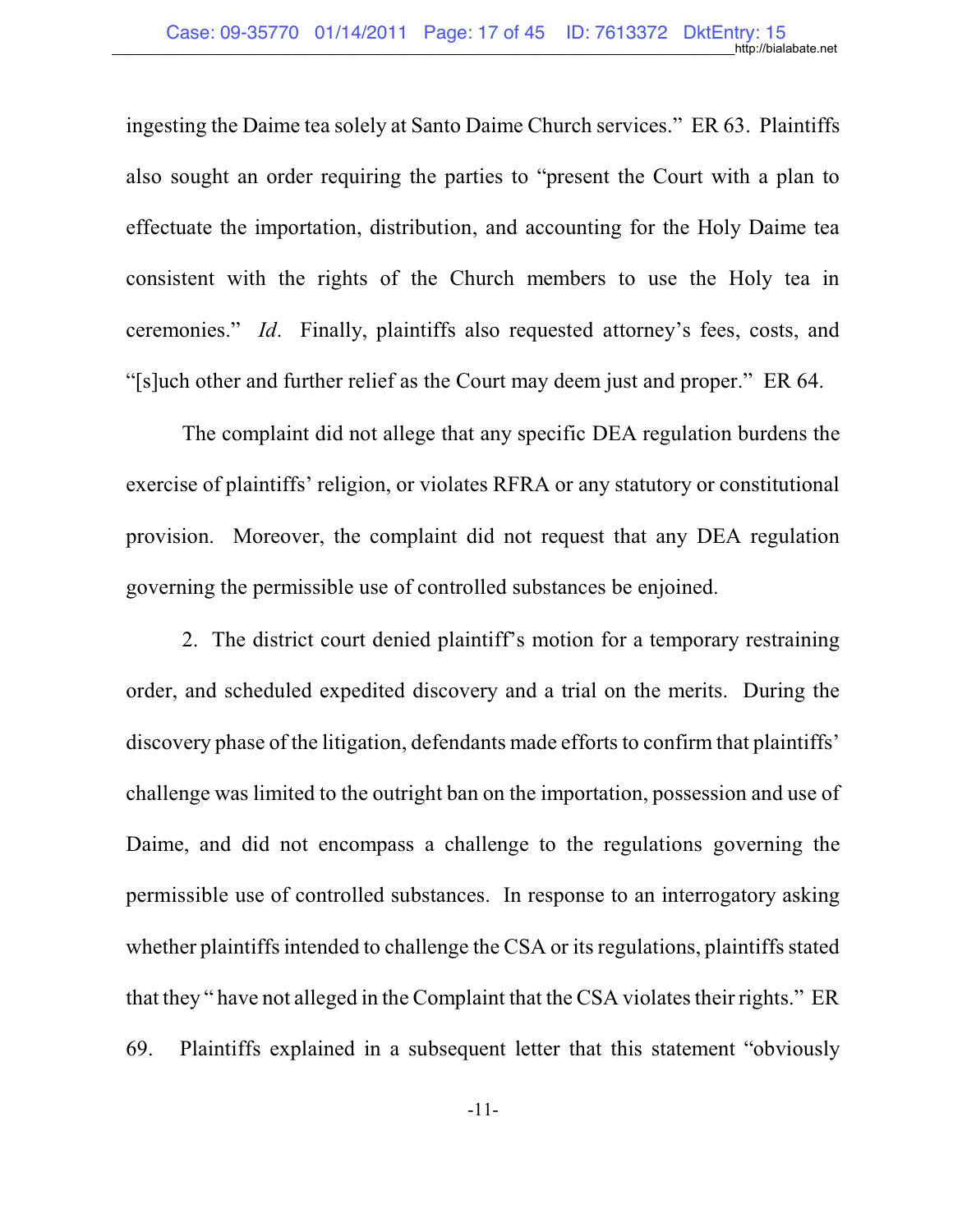includes CSA's regulations as well." *Id*. Plaintiffs went on to state that "[t]he prayer [for relief in the Complaint] seeks relief from the illegal actions of Defendants in banning the tea. It does not seek any relief regarding the CSA regulations." *Id*. Plaintiffs also asserted that, since the government had sought to ban Daime entirely, "there is no need to grapple over which CSA regulations, if any, might or might not apply." ER 70; see also ER 72 ("Plaintiffs have already answered that they are not challenging CSA regulations").

3. The district court conducted a two-day bench trial, permitting direct testimony only through written statements from the witnesses, who were not required to appear at trial unless the opposing party wished to cross-examine them.<sup>1</sup> During closing arguments, the court asked counsel for plaintiffs whether theywould "accept some control and regulation" of the use of Daime if they were to prevail on the merits. ER 95. Counsel responded that plaintiffs would accept such restrictions, but only "under the auspices of the court" and not the DEA regulations. *Id*. The district court responded: "I would never under any circumstances just turn it over

<sup>&</sup>lt;sup>1</sup> Because plaintiffs chose not to cross-examine the government's expert witnesses, the government was not permitted to present live testimony at trial. In addition, because the district court held that the government would not be permitted to depose any of plaintiffs' seven expert witnesses without plaintiffs' consent (which was not forthcoming), the government's first opportunity to question those witnesses was at the trial.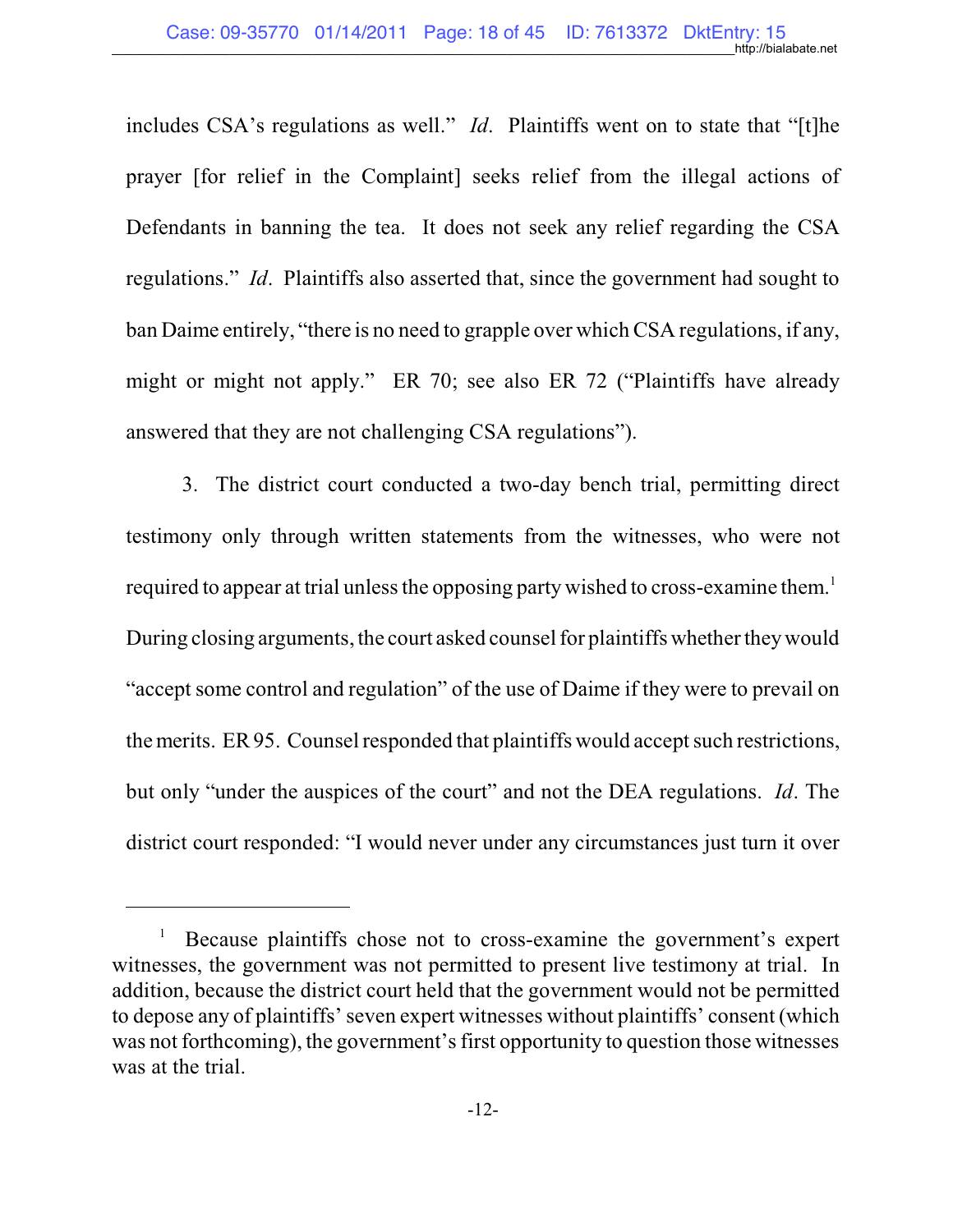to the DEA. They've got too much work to do. So the regulations, they may have some input into the regulation." ER 95-96.

### **IV. THE DISTRICT COURT'S DECISION AND INJUNCTION.**

1. The district court, "[g]uided by the unanimous decision of the United States Supreme Court in a very similar case, *Gonzales v. O Centro Espirita Beneficiente Uniao do Vegetal*, 546 U.S. 418 (2006)," held "that the Religious Freedom Restoration Act, 42 U.S.C. §§ 2000bb to 2000bb-4, requires that plaintiffs be allowed to import and drink Daime tea for their religious ceremonies, subject to reasonable restrictions." ER 1-2. The district court generally found the members of the Church who testified to be credible. ER 2-3. The district court noted that marijuana had been seized from Goldman's bedroom, and that Goldman acknowledged being aware of the marijuana (without giving an explanation for its presence), but held that "a spiritual leader's possible personal failings should not discredit the entire church." ER 6. With respect to the discovery of another hallucinogenic substance, bufotenine, at Goldman's residence, the district court noted that Goldman testified that he had no knowledge of bufotenine in his house, and in fact did not know what bufotenine was until seeing the police report a few months before the trial. *Id*. n.1.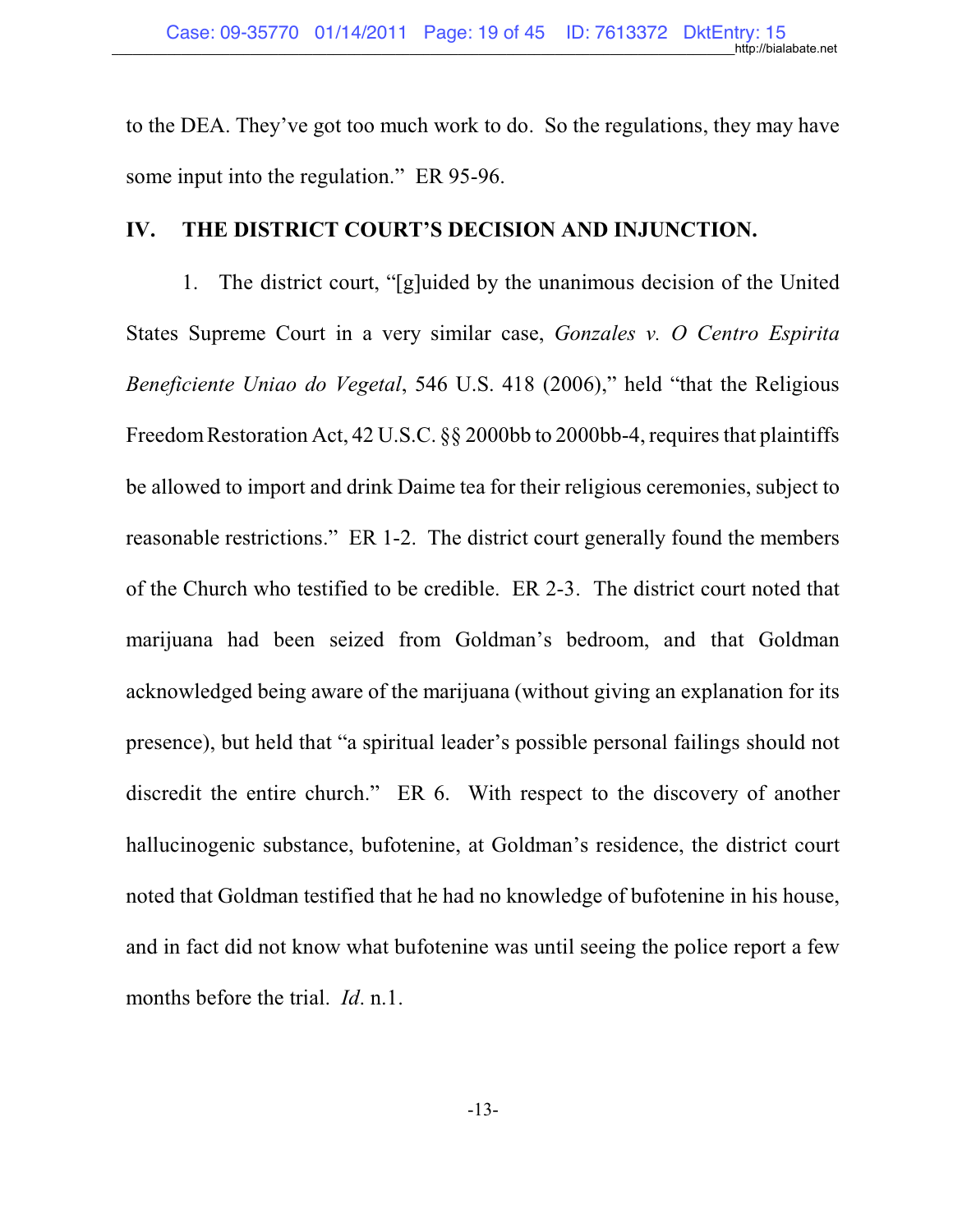With respect to the health effects of ayahuasca and the risk of diversion to illicit uses, the district court recognized that the tea "could be dangerous if used improperly," ER 8, but credited Goldman's testimony that he had never "observed anyone who suffered serious physical or mental harm caused by Daime tea." ER 9. The court found that the government had not met its burden of showing that Daime may cause long-term health problems or that its prohibition was necessary to protect health and safety. ER 9-16.

On the subject of diversion, the district court acknowledged the testimony of a DEA official that the amount of tea seized in 1999 was far beyond what could be used by Church members only, but held that the government "had not presented evidence that plaintiffs have ever allowed Daime tea to be used without the church's authorization." ER 17. The court noted that the use of Daime tea outside of the church would violate church doctrine, and also found no evidence of a viable outside market for the tea. *Id*.

In light of these factual findings, the court held that plaintiffs had met their *prima facie* burden under RFRA to demonstrate a substantial burden on their religion, and further held that the government had not met its burden of demonstrating that the interests of protecting health and safety and preventing diversion "justify prohibiting Daime tea outright." ER 19. The court noted that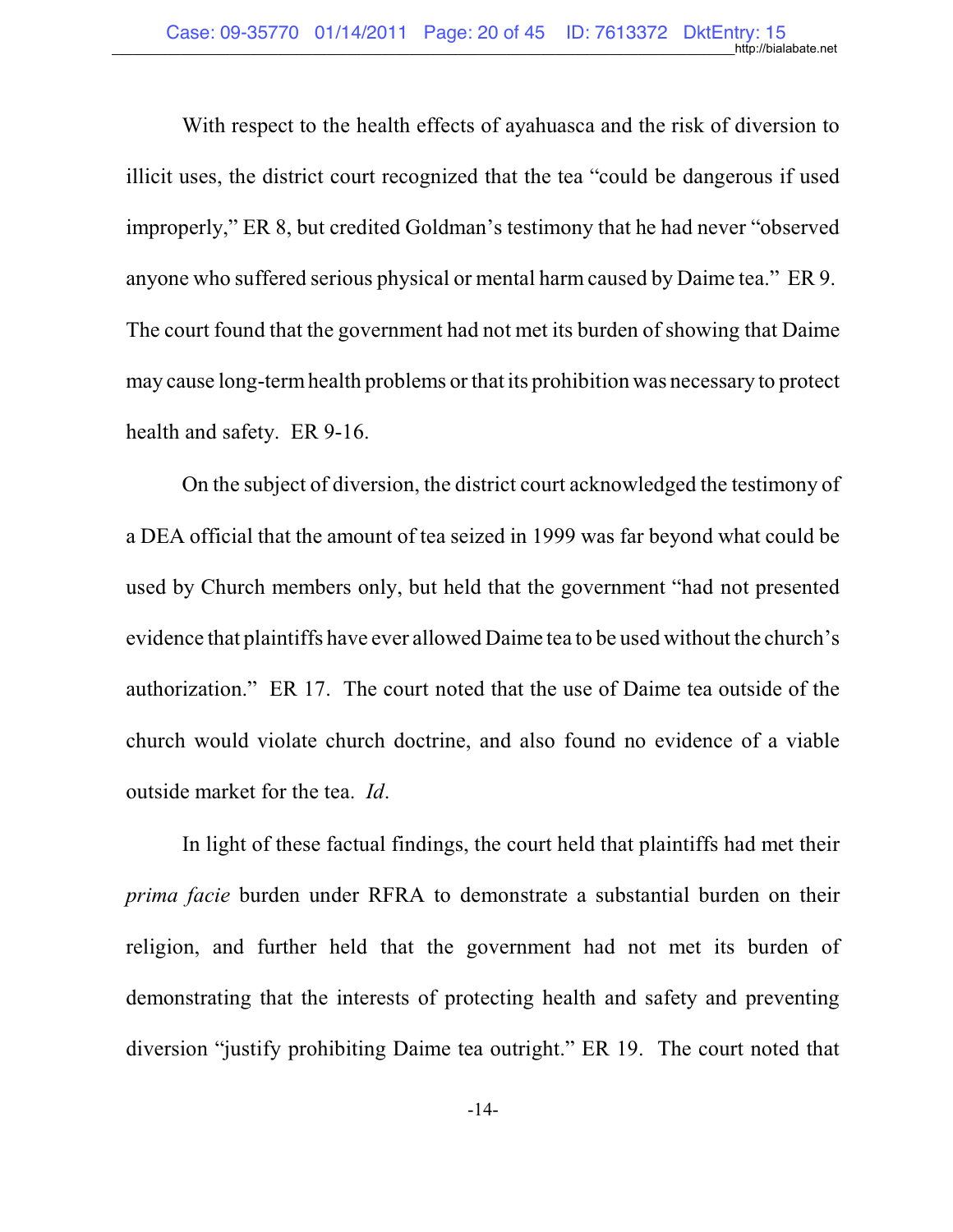"[t]hese interests will [be] addressed through the terms of the injunction I will issue governing plaintiffs' use of Daime tea." *Id*. The court then held that the government "has failed to show that outright prohibition of the Daime tea is the least restrictive means of furthering its interests." *Id.* at 21.<sup>2</sup>

The district court did not address the validity of any of the DEA regulations governing the permissible use of controlled substances. Nor did the court make any factual findings that any DEA regulation substantially burdens plaintiffs' exercise of religion.

2. The district court thereafter issued a permanent injunction. ER 23. The injunction prohibits the government from "directly or indirectly treating Plaintiffs' importation, possession, and distribution of Daime tea for use in Plaintiffs' religious ceremonies as unlawful" under the CSA, and fromintercepting shipments ofthe tea, prosecuting plaintiffs, or otherwise interfering with their use of tea in religious ceremonies. ER 23, ¶ 1.

However, the injunction goes beyond merely prohibiting the outright ban on Daime tea and requiring defendants to treat plaintiffs as a legitimate importer and distributor of controlled substances. As the court later described it, the injunction

<sup>&</sup>lt;sup>2</sup> In light of its RFRA holding, the court found it unnecessary to address plaintiffs' constitutional claims. ER 22.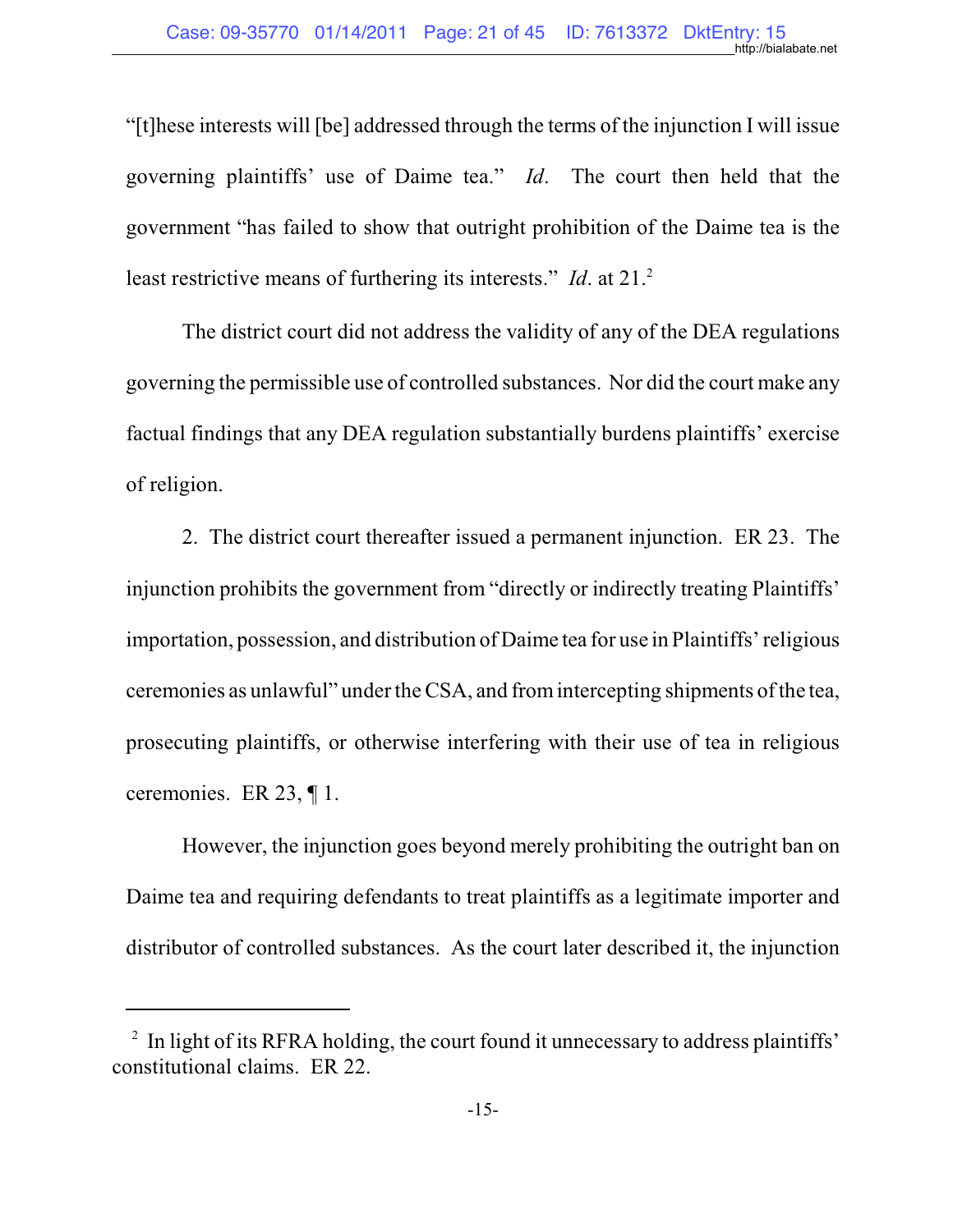"selectively incorporates DEA regulations to satisfy the government's interest in preventing the diversion of Daime tea." ER 33.

The injunction generally requires plaintiffs "to conduct themselves in accordance with the conduct that is described in the laws and regulations governing the importation and distribution of Schedule I controlled substances, as set forth at 21 U.S.C. §§ 801-971 and 21 C.F.R. §§ 1300-1316, except asindicated below." ER 23. However, the injunction goes on to state: "The Court enjoins the Defendants from imposing on Plaintiffs regulatory or other requirements, which by their terms apply to the importation, distribution, possession or religious use of Daime Tea."

*Id.* More significantly, the injunction provides that defendants "are enjoined from requiring Plaintiffs to conform their conduct to any regulations except as set forth herein." ER 24,  $\P$  3. $3$ 

In place of the comprehensive regulatory system established by DEA to monitor the permissible use of controlled substances, the court devised its own procedure for regulating plaintiffs' use of Daime. The injunction therefore sets

<sup>&</sup>lt;sup>3</sup> The injunction also states: "The Defendants, their agencies, agents, employees, and persons under their control, are enjoined from applying or enforcing any of the laws, regulations, and treaties that govern the legal importation and distribution of Schedule I substances for the purpose of prohibiting, preventing, unduly delaying, or otherwise interfering with Plaintiffs' religious use of Daime tea in a manner that is inconsistent with this Court's Findings of Fact and Conclusions of Law dated March 18, 2009." ER 30, ¶ 24.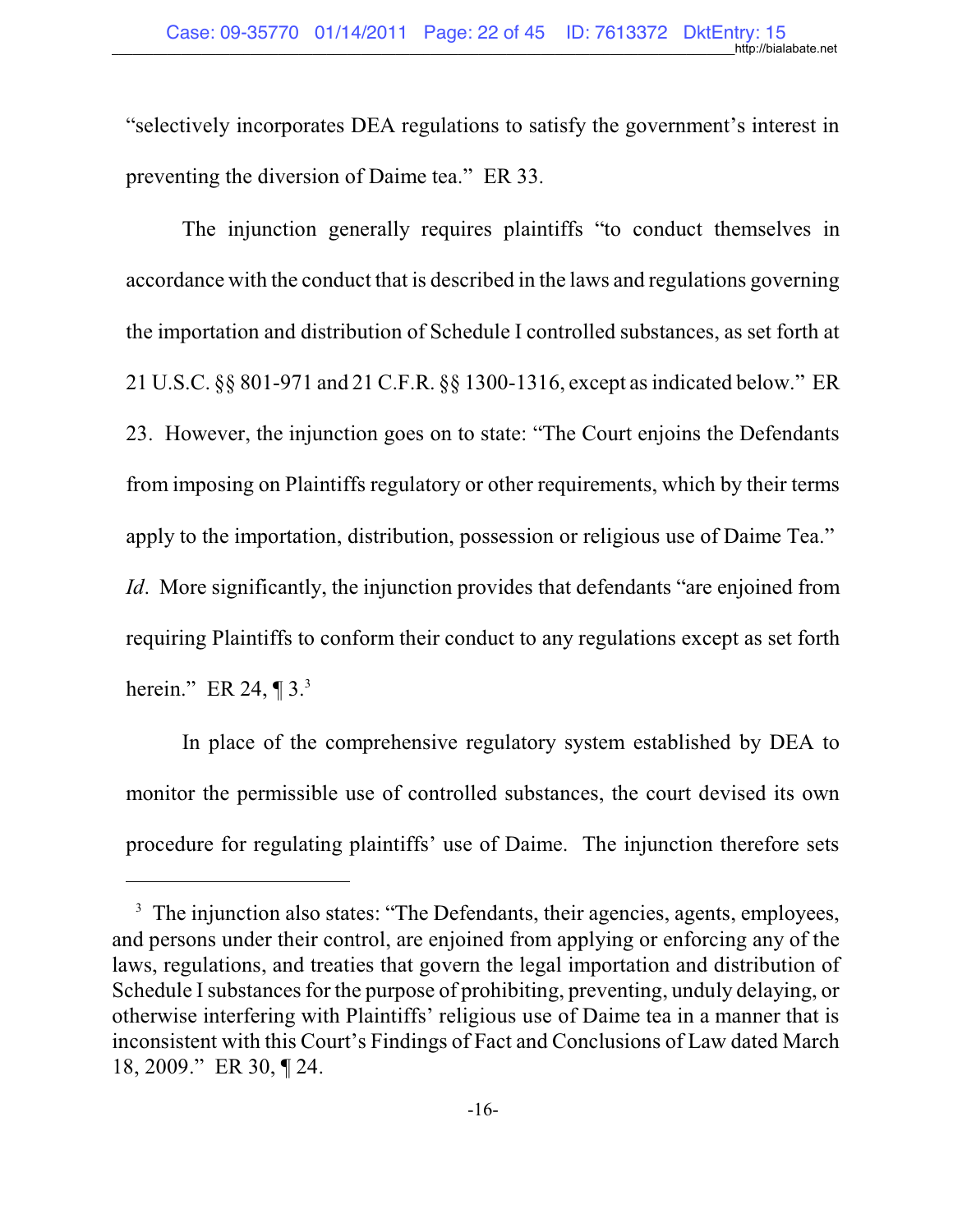procedures for the registration of plaintiffs as importers and distributors of controlled substances, borrowing at times from DEA regulations, adjusting those procedures in several regards, and prohibiting defendants "from denying Plaintiffs" applications for registration to import and distribute Daime tea or for an import permit." ER 28. The injunction also setsstandards governing the storage of Daime and initial on-site inspections by DEA (ER 28), and includes some record-keeping requirements. ER 29.

3. The government moved to amend the judgment, pointing out that the injunction prohibits the enforcement of numerous regulations that were never challenged by plaintiffs and that have never been held to violate RFRA (or even to constitute a substantial burden on plaintiffs' exercise of religion). The government further pointed out that enjoining these regulations disrupts the "closed regulatory system" used by DEA to distribute Schedule I substances to avoid diversion, creating numerous practical problems for DEA.

Specifically, the government pointed out that the injunction omits numerous record-keeping requirements in DEA regulations. For instance, the injunction eliminates statutory and regulatory requirements that records be maintained at each registered location for 2 years, 21 U.S.C. § 827(a)(1)(2), 21 C.F.R. § 1304.04(a),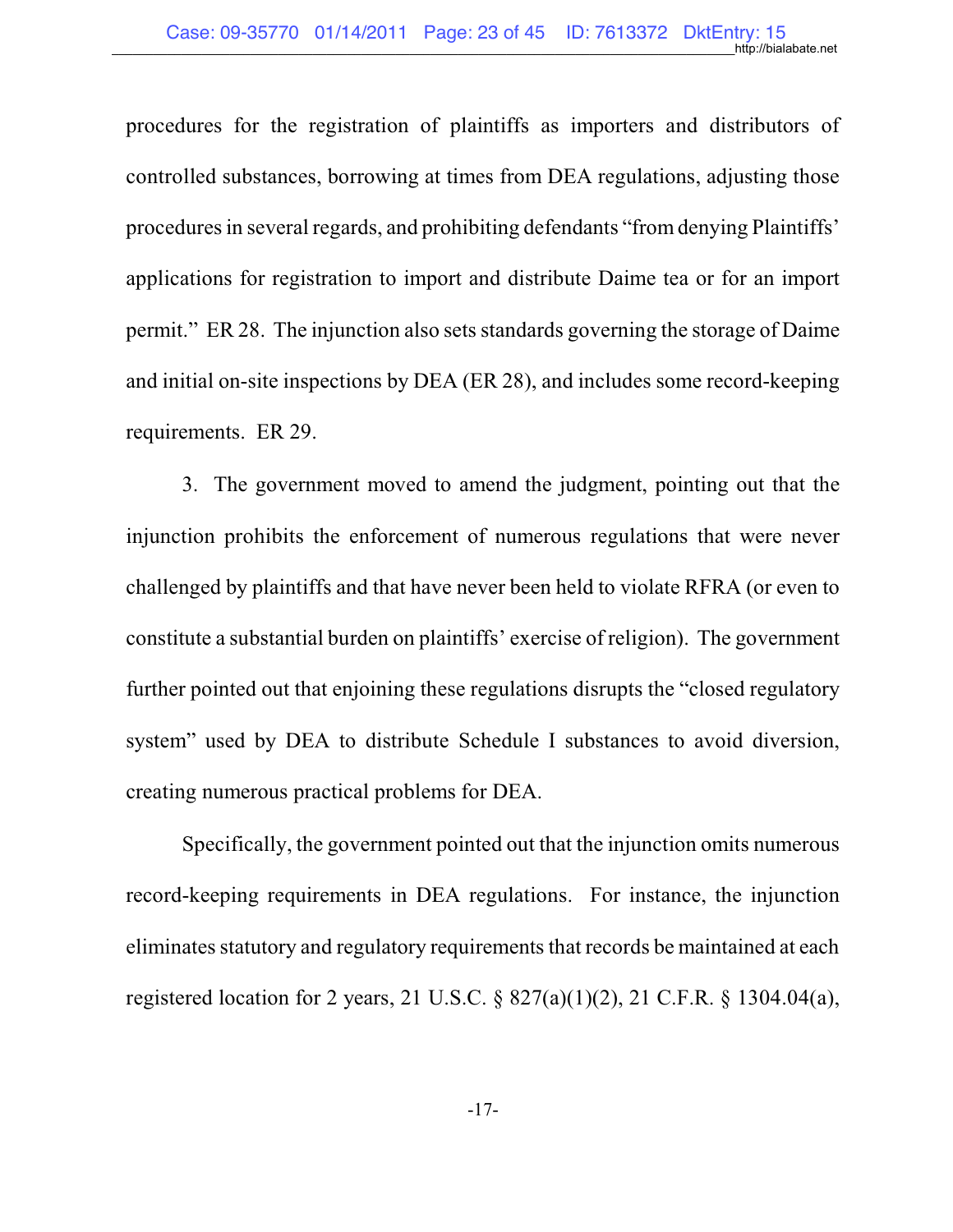and a regulatory provision requiring registrants to maintain inventories at each registered location, as required by 21 C.F.R. 1304.11.

Moreover, while the injunction appears to contemplate that DEA may exercise its authority to conduct inspections (*see* ER 26), it does not include authorization for DEA to inspect or audit records, as provided by 21 U.S.C. § 880 and 21 C.F.R. §§ 1316.01-1316.13, to ensure that Daime is not being diverted. In addition, in place of the procedures governing administrative inspection warrants in 21 C.F.R. § 1316.07, and despite the fact that plaintiffs did not raise a freedom of association claim in this case, the injunction allows plaintiffs to withhold from DEA inspection any item or items if they "believe that DEA's inspection of such item or items would violate their right to freedom of association or the freedom of association of others associated with" the Church. ER 26, ¶ 11.

Finally, the injunction eliminates regulatory provisions requiring registrants to report theft or loss of controlled substances. *Id*. §§ 1301.76(b), 1301.91. It also replaces the regulatory system governing importation, and DEA's ability to test samples of international shipments to detect adulteration or alteration, with a system requiring plaintiffs to extract and maintain small samples of each shipment for possible testing. ER 27, ¶ 15. There is no requirement, however, for advance notice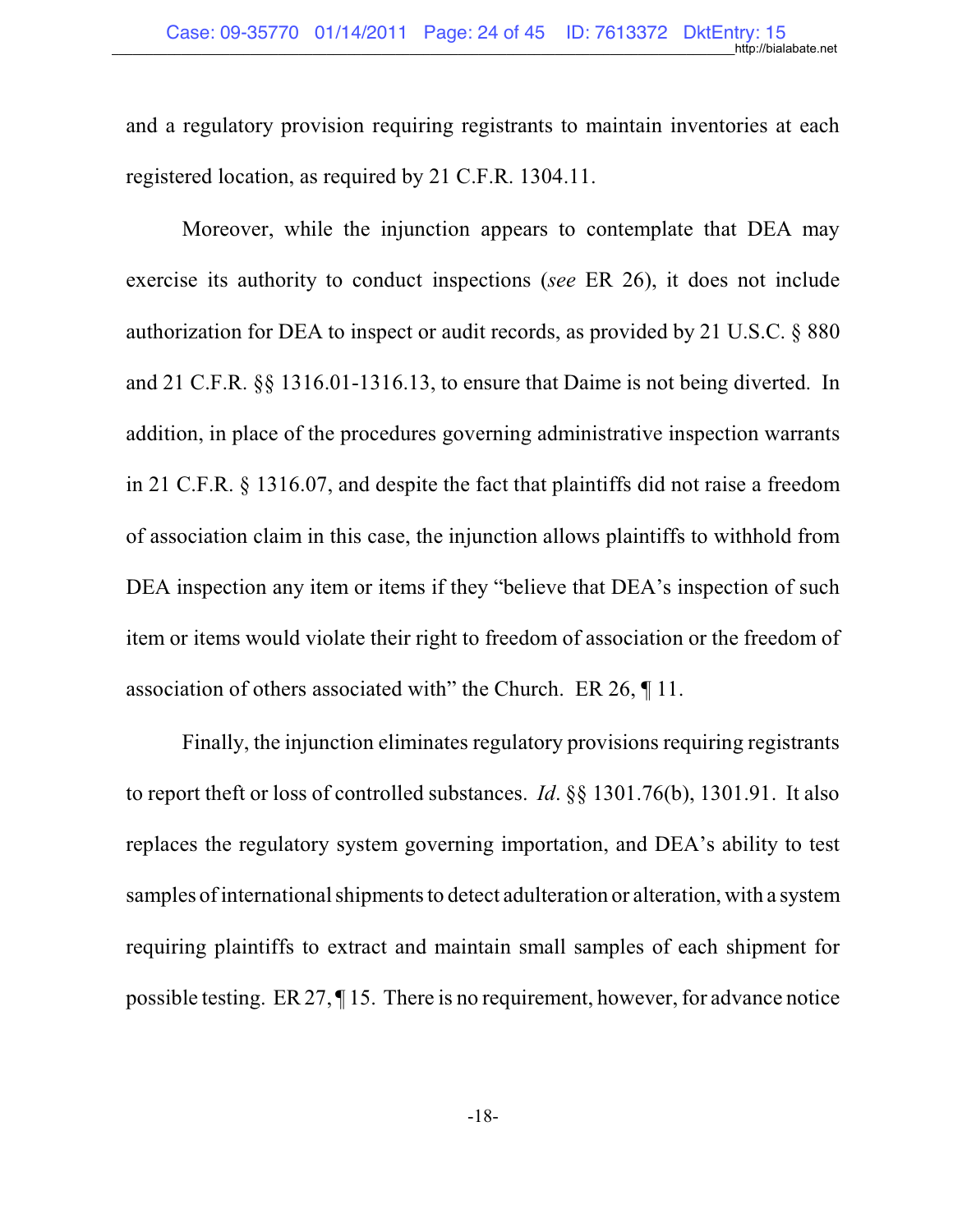to DEA of pending international shipments to enable DEA to facilitate shipments at a specific port of entry through liaison with other federal agencies. ER 101-02.

The district court denied the motion. ER 32-38. The court reasoned that the Supreme Court's decision in *UDV* had already rejected the government's position, "holding that RFRA authorizes federal courts to create exceptions to the [CSA]." ER 35. The court then held that "this court's authority under RFRA to create exceptions to the Controlled Substances Act necessarily includes the authority to create exceptions to the DEA regulations that implement the Act." ER 36. Finally, the court opined that "[m]any of the issues the government raises in its motion could have been resolved through discussions with plaintiffs" under the injunction's provisions requiring liaisons to discuss and resolve outstanding issues. ER 37.

#### **STANDARD OF REVIEW**

The scope of an injunction is reviewed for abuse of discretion. *United States v. Schiff*, 379 F.3d 621, 625 (9th Cir. 2004). However, "[a]n overbroad injunction is an abuse of discretion." *Lamb-Weston, Inc. v. McCain Foods, Ltd.*, 941 F.2d 970, 974 (9th Cir. 1991).

#### **SUMMARY OF THE ARGUMENT**

The plaintiffs in this case challenged the government's refusal to permit them to import, distribute and use Daime, alleging that the outright prohibition of Daime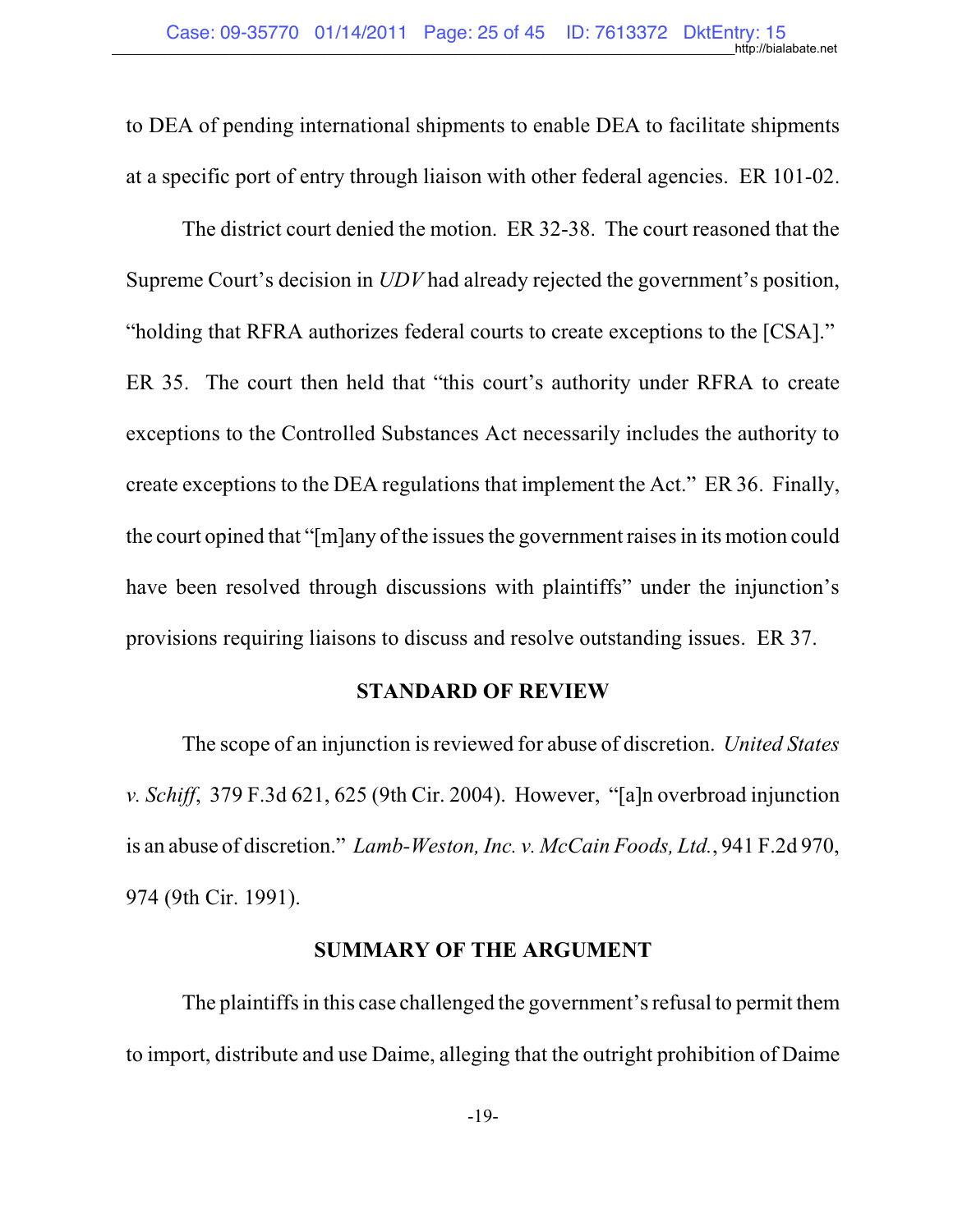violates their rights under RFRA. The district court agreed, holding that the "outright prohibition" of Daime was not supported by a compelling interest furthered by the least restrictive means, and therefore violated RFRA. The government does not challenge that holding.

However, in addition to enjoining defendants from prohibiting the importation and distribution of Daime outright, the district court selectively enjoined DEA from requiring plaintiffs to comply with numerous DEA regulations governing the permissible use of controlled substances (regulations that require such things as registration, secure storage and transit, record-keeping, and inspections and audits), replacing them with a patchwork of judicially created rules governing the importation, distribution, storage and possession of Daime. The court took this action even though plaintiffs never alleged (and the court never found) that any of these regulations substantially burden plaintiffs' exercise of religion or violate RFRA.

The district court's injunction must be vacated as an abuse of discretion. The permissible scope of an injunction is defined by the extent of the violation established, and can extend no further than necessary to remedy the specific harms alleged and proved by the plaintiffs. The injunction in this case cannot be squared with this principle. Having determined only that an "outright ban" on the plaintiffs'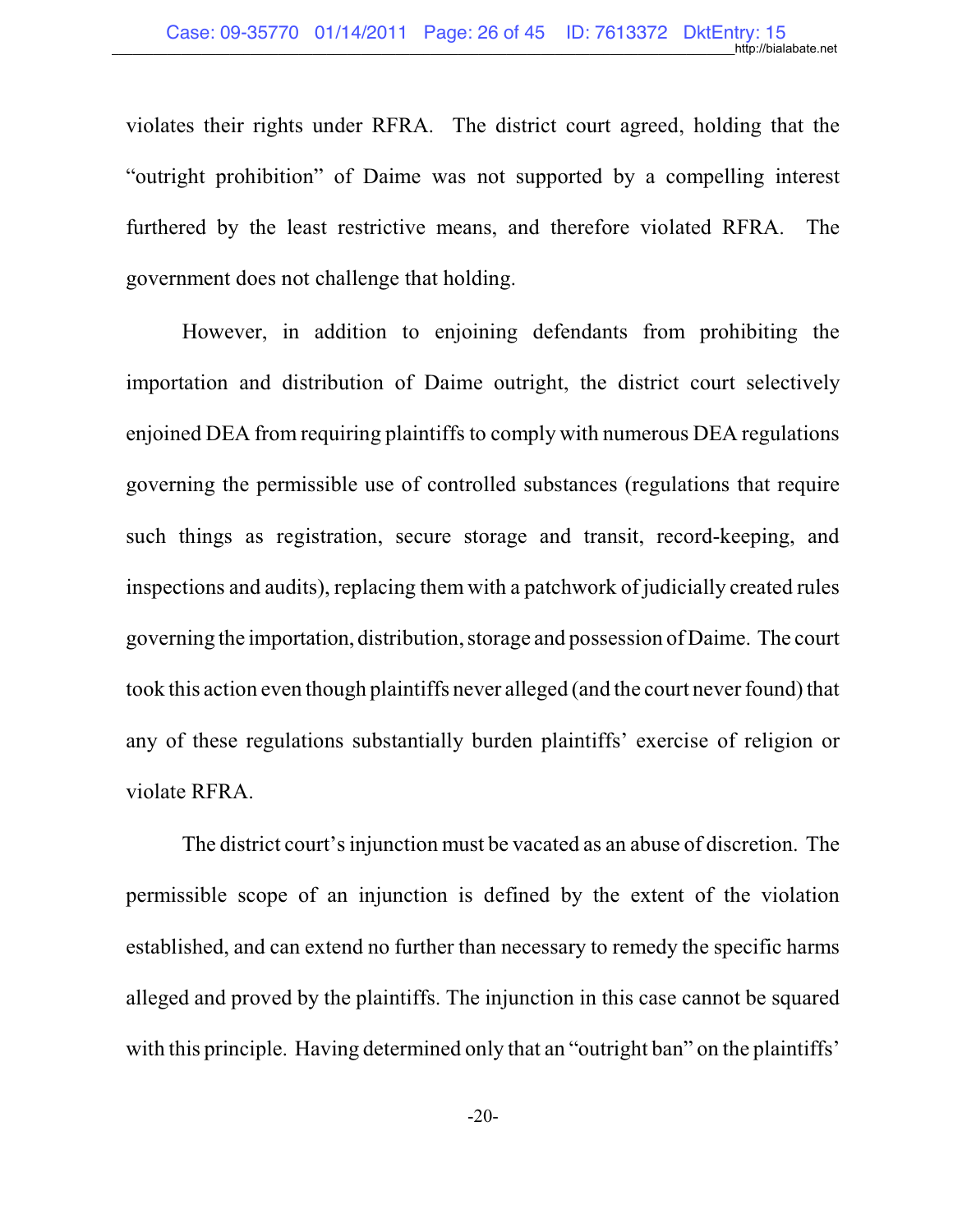use of Daime violates RFRA, the district court nevertheless invalidated numerous regulations as they apply to plaintiffs – without even an allegation, let alone a finding, that any of these regulations burden plaintiffs' religious exercise. And the injunction covers matters (such as plaintiffs' purported associational rights) that cannot possibly be protected by RFRA.

The district court did not find that replacing DEA regulatory authority with a series of judicially crafted rules governing the importation and distribution of Daime was necessary to effectuate the relief sought in this case. The district court did not find that these regulations burden plaintiffs' religion in any way. Indeed, merely requiring a person importing and distributing a controlled substance to maintain proper security, keep adequate records, and report theft or loss of the substance does not interfere with that party's ability to conduct religious ceremonies using that substance. Because the injunction far exceeds the scope of what is necessary to remedy the RFRA violation found in this case, the injunction must be vacated and the case remanded for entry of a more limited injunction that does not invalidate DEA regulations governing the permissible use of controlled substances.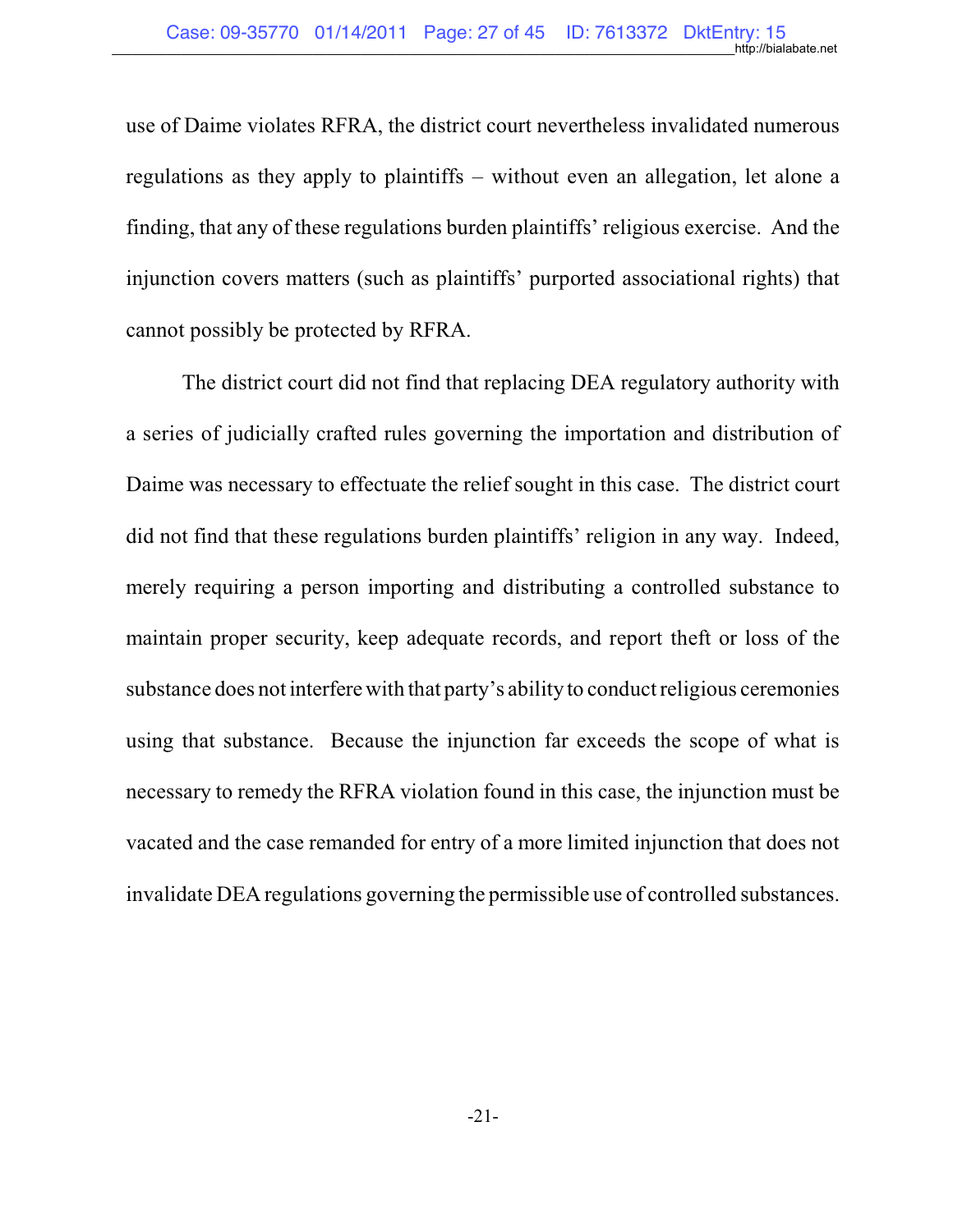#### **ARGUMENT**

## **THE DISTRICT COURT ABUSED ITS DISCRETION BY ENJOINING THE ENFORCEMENT OF REGULATIONS THAT WERE NEITHER CHALLENGED NOR FOUND TO VIOLATE RFRA**

In this appeal, the government does not challenge the district court's holding that the outright prohibition of Daime tea, as it used by the plaintiffs for religious ceremonies in the circumstances presented here, violates RFRA. Nor does the government challenge the district court's issuance of an injunction limited to precluding the government from carrying out such an outright prohibition. Rather, the government challenges only the scope of the injunction issued here, which goes far beyond what is necessary to remedy the actual violation found in this case.

A district court generally has broad discretion in fashioning injunctive relief. *Schiff*, 379 F.3d at 625. However, "[t]here are limitations on this discretion; an injunction must be narrowly tailored to give only the relief to which plaintiffs are entitled." *Orantes-Hernandez v. Thornburgh*, 919 F.2d 549, 558 (9th Cir. 1990). Thus, injunctive relief "must be tailored to remedy *the specific harm alleged*." *Lamb-Weston*, 941 F.2d at 974 (emphasis added). And "[t]he scope of injunctive relief is dictated by the extent of the violation established." *Lewis v. Casey*, 518 U.S. 343, 359 (1996); *see Zepeda v. INS*., 753 F.2d 719, 728 n.1 (9th Cir.1983)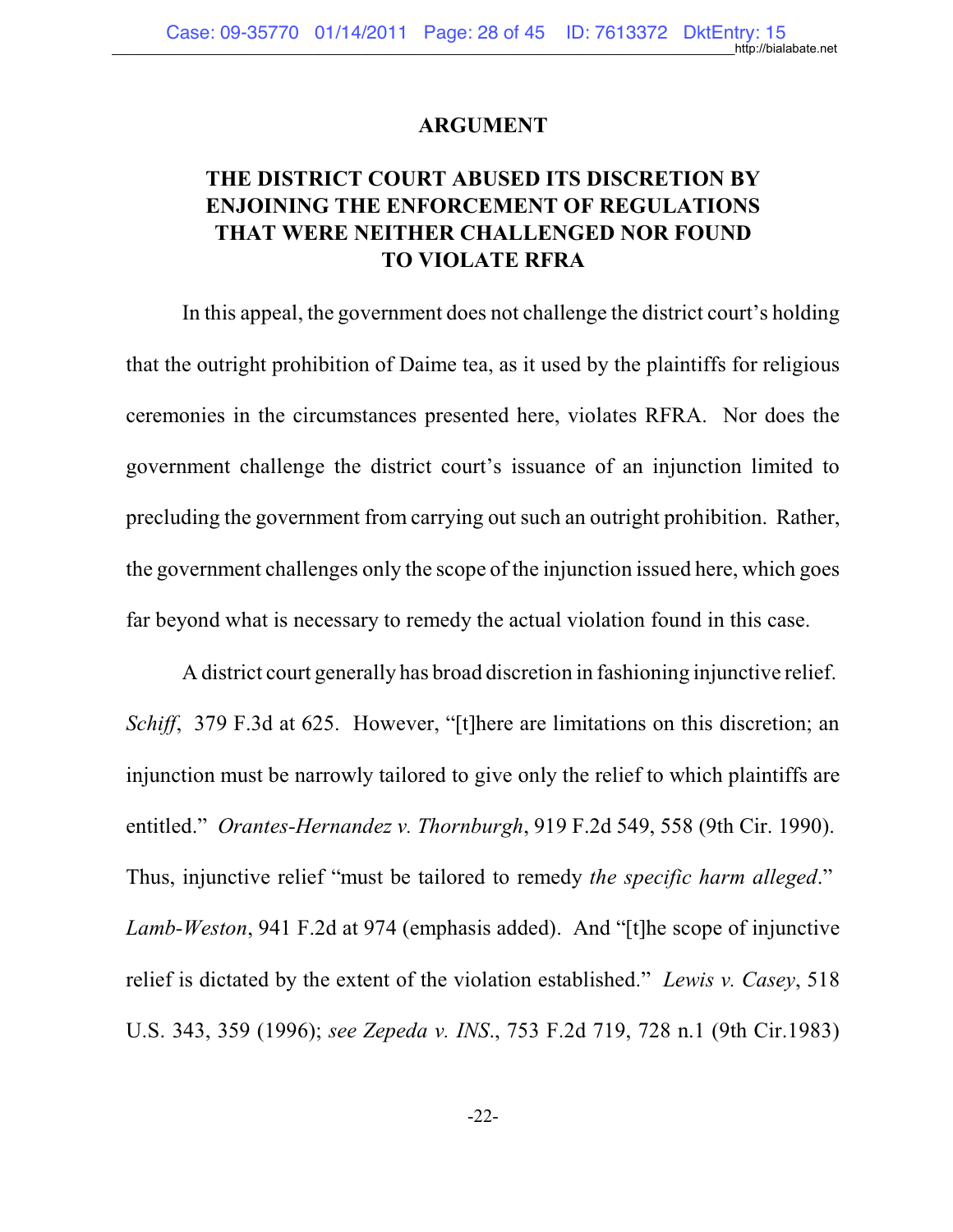(referring to the "traditional rule that injunctive relief should be narrowly tailored to remedy specific harms shown by plaintiff").

Moreover, an injunction "should be no more burdensome to the defendant than necessary to provide complete relief to the plaintiffs." *Califano v. Yamasaki*, 442 U.S. 682, 702 (1979). In determining the proper breadth of an injunction, this Court considers whether the district court's injunction "heel[s] close to the identified violation and respect[s] the interests of state and local authorities in managing their own affairs, consistent with the Constitution." *Gilmore v. People of the State of California*, 220 F.3d 987, 1005 (9th Cir.2000) (citation and internal quotation marks omitted).

The district court's injunction invalidating DEA regulations governing the permissible use of controlled substances is inconsistent with these principles. The injunction in this case far exceeds both the "specific harm alleged," *Lamb-Weston*, 941 F.2d at 974, and the "violation established," *Lewis*, 518 U.S. at 359.

As noted above (pp. 9-10), plaintiffs alleged only that the outright prohibition on Daime (coupled with threats to arrest plaintiffs for their activities) violated RFRA. *See* ER 50, 55-56. Indeed, plaintiffs vigorously disavowed any intention to challenge the DEA regulatory structure governing the importation and distribution of controlled substances. They asserted that "one need only look at the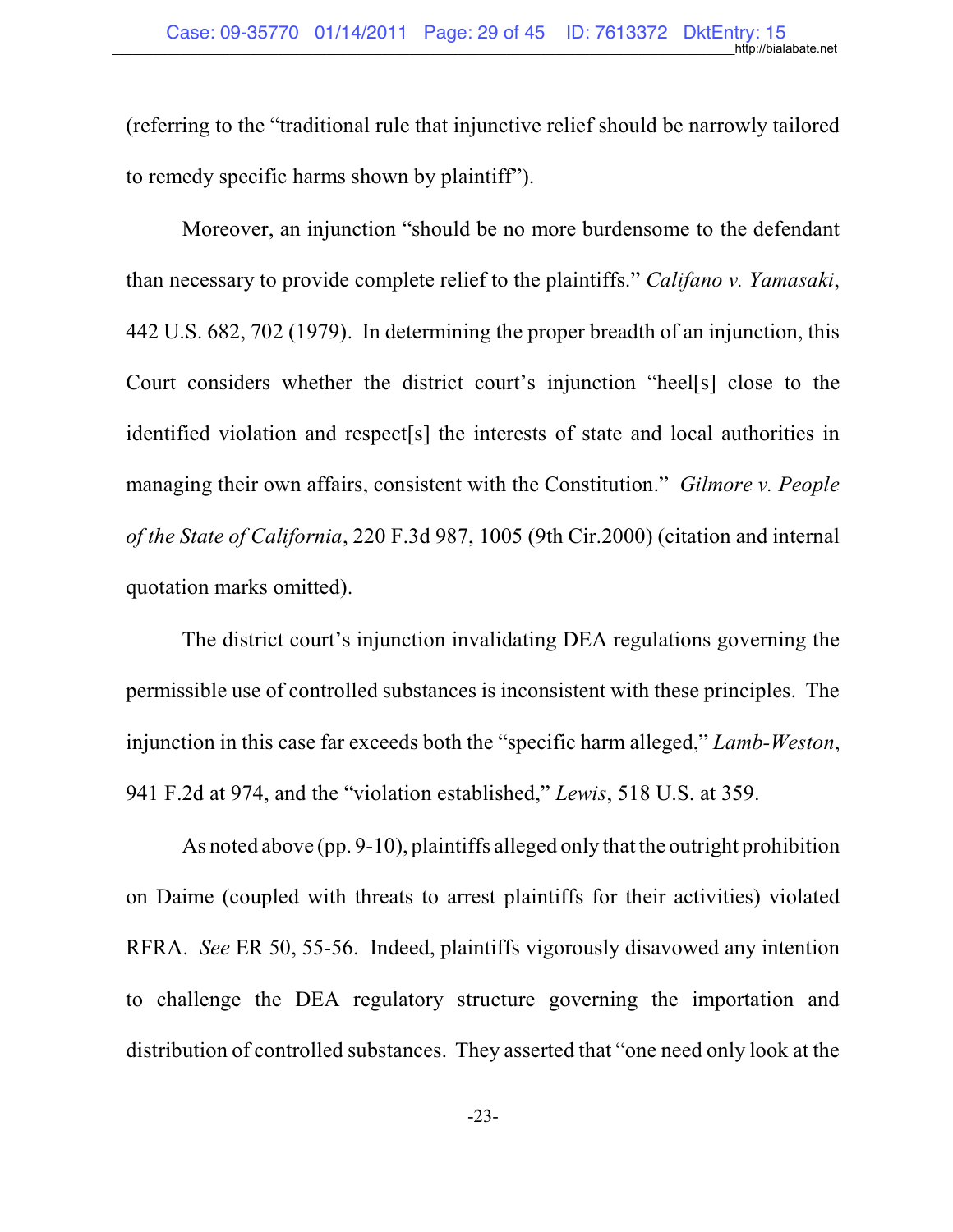prayer for relief in the Complaint" to verify this limitation on the relief they sought. ER 69. According to plaintiffs, "[t]he prayer seeks relief from the illegal actions of Defendants in banning the tea. It does not seek any relief regarding the CSA regulations." *Id*; *see also* ER 70 (stating that "there is no need to grapple over which CSA regulations, if any, might or might not apply").

The district court, likewise, did not find that any of the DEA regulations violate RFRA, or that any of the regulations substantially burden plaintiffs' exercise of religion. Rather, all of the court's holdings pertain to the outright prohibition of Daime. The court first held that "prohibiting the use of Daime tea would substantially burden the exercise of plaintiffs' religion." ER 18. The court then held that the interests asserted by the government were insufficient to "justify prohibiting Daime tea outright." ER 19. Finally, the court held that the government "has failed to show that outright prohibition of the Daime tea is the least restrictive means of furthering its interests." *Id*. at 21.

The only RFRA violation established in this case pertains to the "outright prohibition" of Daime. Yet, despite plaintiffs' express statements that they were not challenging DEA regulations governing the legitimate importation and distribution of controlled substances, and despite making no findings that any of these regulations violate RFRA or burden plaintiffs' religion, the district court invalidated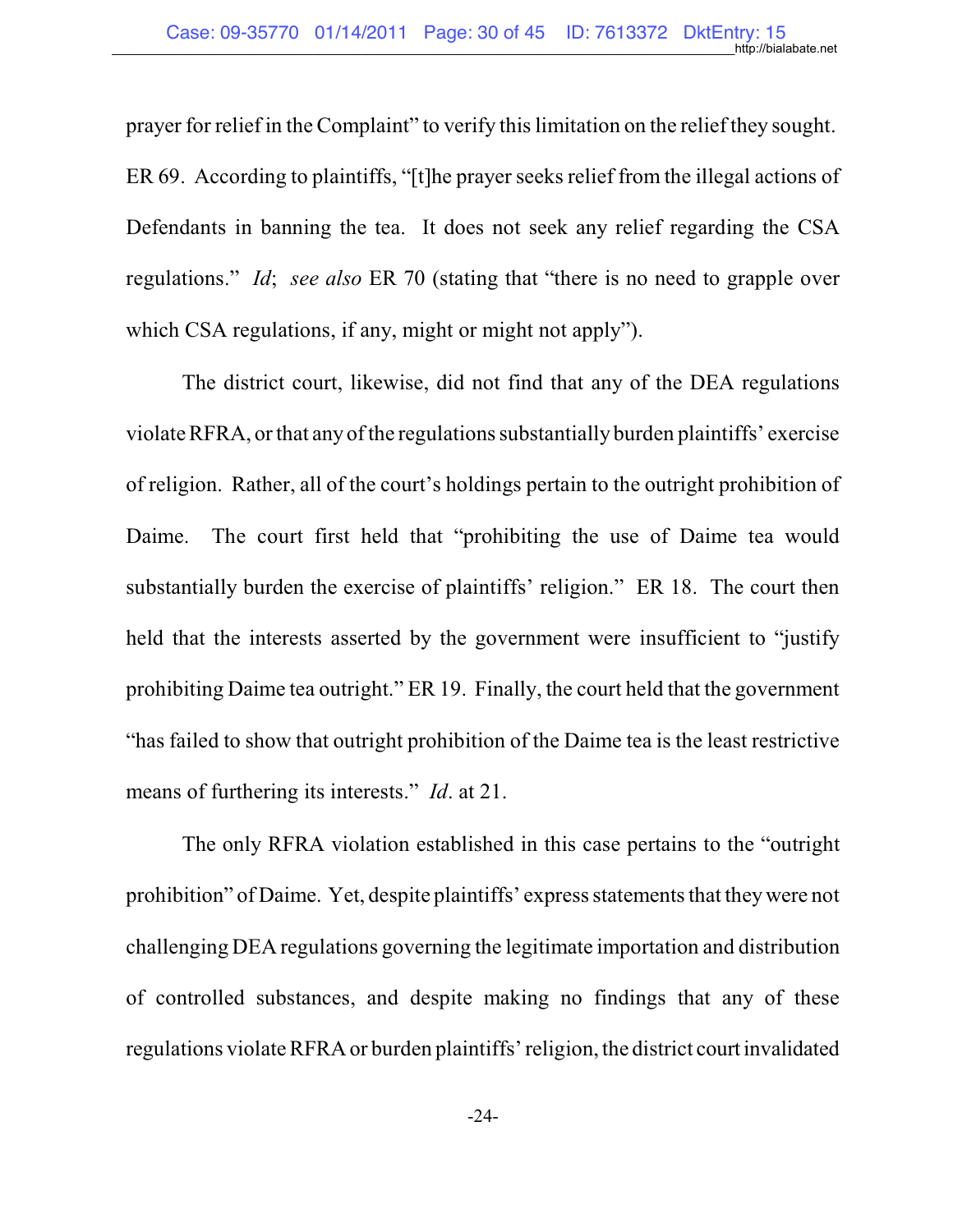numerous DEA regulations and replaced the agency's administrative scheme with a judicially created regulatory structure by "selectively incorporat[ing]" DEA regulations into its injunction (ER 33).

This Court's decision in *Meinhold v. Department of Defense*, 34 F.3d 1469 (9th Cir. 1994), demonstrates the district court's error here. In *Meinhold*, a military service member alleged that the military had improperly discharged him, and sought reinstatement. The district court issued an injunction reinstating the plaintiff, and also enjoined the government fromcreating or maintaining certain files with respect to plaintiff and any other service members. *Id*. at 1473. This Court affirmed the injunction, but only to the extent it enjoined the plaintiff's discharge. *Id*. at 1480. Noting that the plaintiff "sought only to have his discharge voided and to be reinstated," the court held that "[b]eyond reinstatement, and not separating [plaintiff] on that basis, DOD should not be constrained from applying its regulations to [plaintiff] and all other military personnel." *Id*.

Here, plaintiffs challenged only the outright ban on the importation, distribution and use of Daime in religious ceremonies. As *Meinhold* makes clear, while the district court can enjoin the government frombanning Daime entirely, and fromarresting plaintiffs for importing, distributing and possessing Daime, it cannot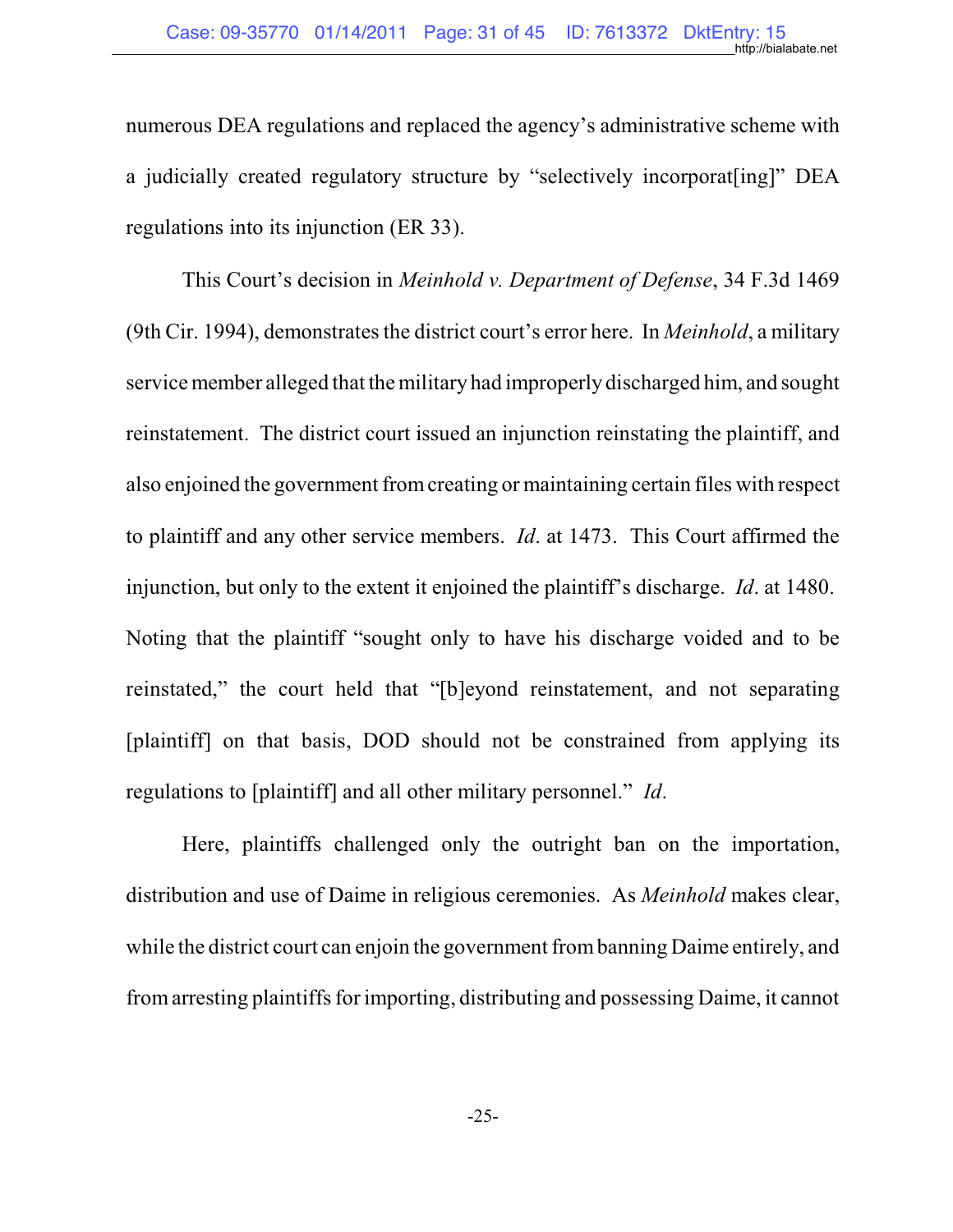enjoin the government from applying valid regulations that were not challenged in this case.

This Court's decision in *Stormans, Inc. v. Selecky*, 586 F.3d 1109 (9th Cir. 2009), also is instructive. In that case, the district court preliminarily enjoined state agency rules requiring pharmacies to deliver medications, holding that the rules violated the plaintiffs' Free Exercise rights. The court of appeals held that the injunction was overbroad both because it applied beyond the individual plaintiffs and their employers, *and* because it was not limited to refusals to dispense drugs on religious grounds. *Id*. at 1140-41. As the court noted, the injunction "permits pharmacies or pharmacists to refuse to provide Plan B for any reason, including refusals grounded in individual morals, conscience, or even personal distastes or discriminatory prejudices." *Id*. at 1140. Thus, "the injunction, supposedly based on a free exercise challenge to the new rules, is fatally overbroad because it is not limited to the only type of refusal that may be protected by the First Amendment – one based on religious belief." *Id*. at 1141.

The injunction in this case suffers from a similar flaw. Having determined only that an "outright ban" on the plaintiffs' use of Daime violates RFRA, the district court nevertheless invalidated numerous regulations as they apply to plaintiffs – without even an allegation, let alone a finding, that any of these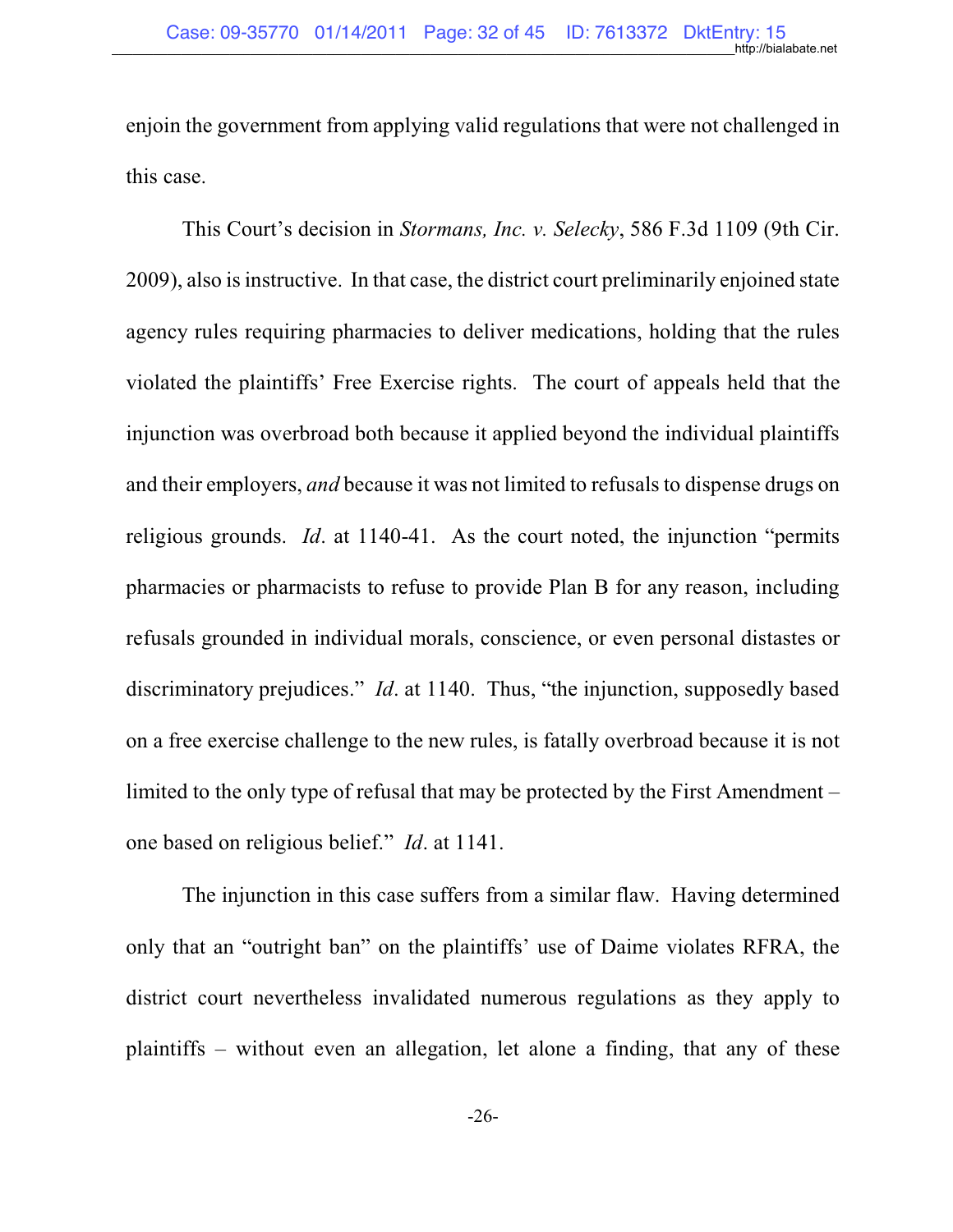regulations burden plaintiffs' religious exercise. And, like *Stormans*, the injunction encompasses conduct that cannot possibly be protected by RFRA.

For instance, the injunction (ER 28, ¶17) requires DEA to grant plaintiffs registrations and issue import permits on request, without an exception for instances in which pre-registration inspections reveal improper or even criminal activity unrelated to religious ceremonies. Indeed, while borrowing numerous provisions from the preliminary injunction issued (and later vacated) in *UDV* (*see* ER 33), the district court omitted language fromthe *UDV*injunction that would have limited the injunction to registration and permit denials based on specific grounds (*e.g.*, that the use of ayahuasca violates the law or that its use would not promote technical advances), and reserved the government's right to deny or revoke permits on the basis of the material falsification of an application, conviction of a drug-related felony, or evidence of diversion. *See UDV* injunction, ¶¶ 19-20 (ER 85-86), ¶ 29 (ER 88-89).

In addition, the district court's injunction purports to protect plaintiffs' *associational* rights. *See* ER 26, ¶ 11 (permitting plaintiffs to withhold from inspection any item when they believe inspection "would violate their right to freedom of association"). Plaintiffs in this case never asserted a violation of their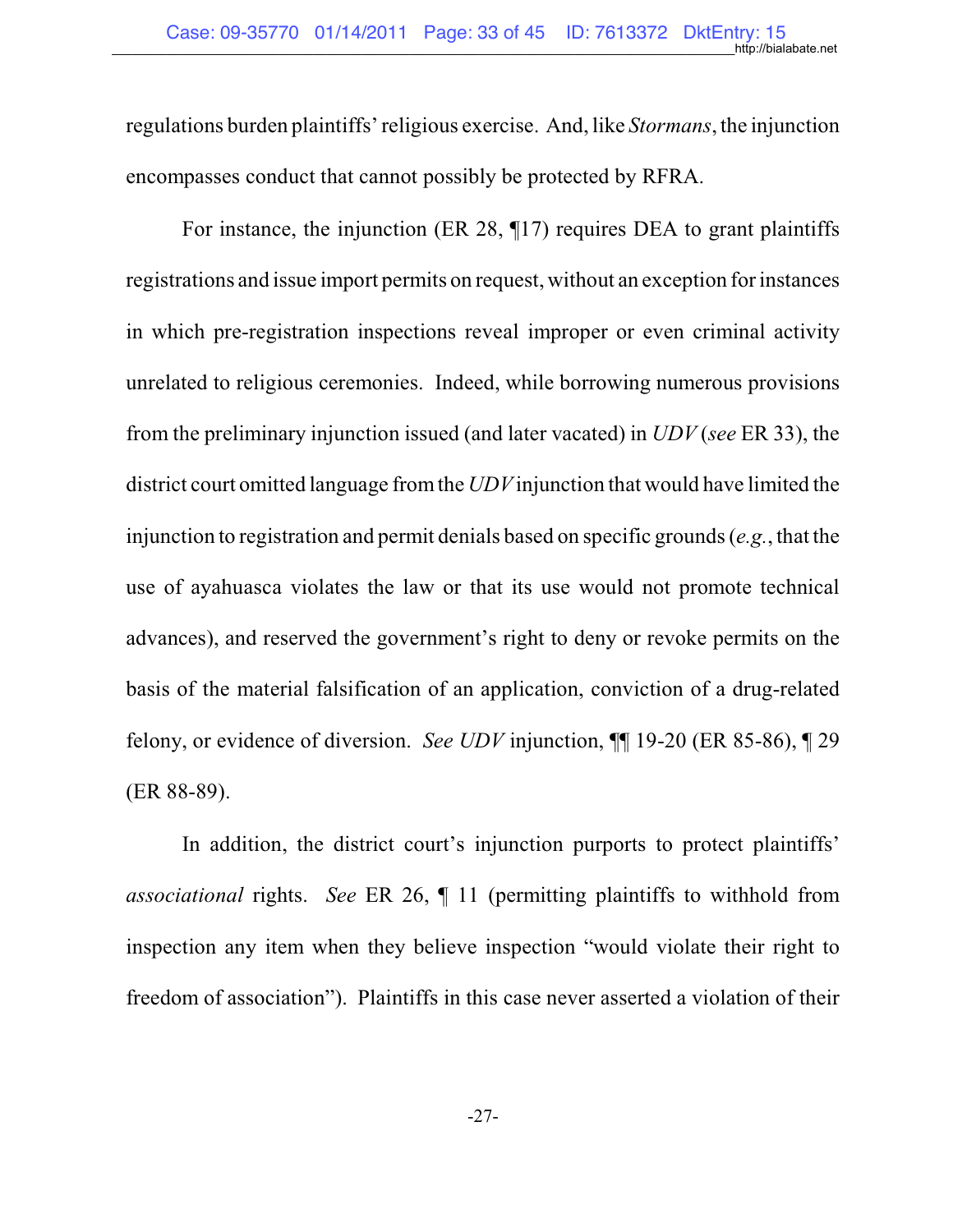associational rights, which in any event are not protected by RFRA (the only statute found to have been transgressed here).

2. In addition to exceeding the scope of the harm alleged and the violation actually found in this case, the injunction also impermissibly intrudes upon the functioning of DEA. "An injunction against a government agency must be structured to take into account the well-established rule that the government has traditionally been granted the widest latitude in the dispatch of its own internal affairs." *Bresgal v. Brock*, 843 F.2d 1163, 1171 (9th Cir. 1987) (citations omitted); *see Gilmore*, 220 F.3d at 1005. In *Bresgal*, for instance, this Court held that an injunction requiring the Department of Labor to enforce the Migrant and Seasonal Agricultural Worker Protection Act was overbroad. Because the injunction "requires the Secretary to take specific measures in enforcing the Act  $\dots$ , it intrudes unnecessarily on the administrative function of the agency." 843 F.3d at 1171. While the court could order the Secretary generally to enforce the Act, "the manner in which the Secretary implements the court's order to enforce the Act is, in the first instance, a matter of agency discretion." *Id*. The district court order requiring specific action to rewrite the agency's enforcement plan "therefore requires more than is necessary to give complete relief to the plaintiffs." *Id*.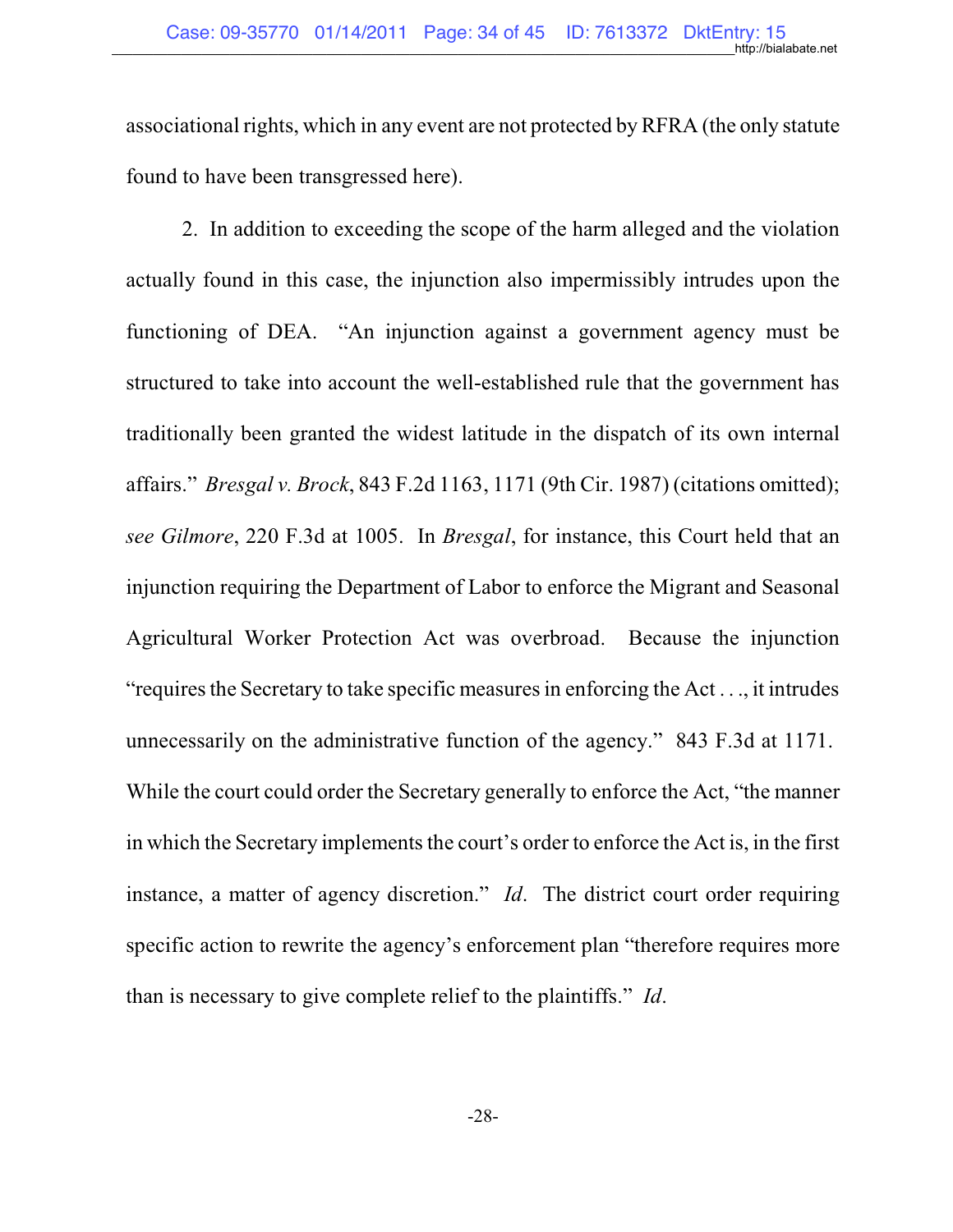The district court's order here likewise impermissibly circumscribes agency discretion. The district court certainly had the authority to enjoin DEA from enforcing an outright ban on plaintiffs' use of Daime. But under the principles recognized in *Bresgal*, the court could not tell the agency *how* to go about allowing plaintiffs' importation, possession and use ofthe tea. The agency's existing internal procedures govern the latter question, and none of those procedures has been challenged, let alone found to violate RFRA.

The district court's decision would allow a court essentially to take over an agency's entire regulatory apparatus simply because one agency action violates RFRA. Indeed, the district court made quite clear that, even after lifting the outright ban on Daime, any controls over its importation and use would be a matter for the court and not the agency. As the court related in its order denying the motion to amend (ER 36), at trial plaintiffs stated they would accept controls on the use of ayahuasca, but only "under the auspices of the court" and not the DEA regulations. The district court responded: "I would never under any circumstances just turn it over to the DEA. They've got too much work to do. So the regulations, they may have some input into the regulation." ER 95-96.

Of course, the district court did not permit DEA's "input," but merely entered an injunction enjoining much of DEA's regulatory scheme. More important, the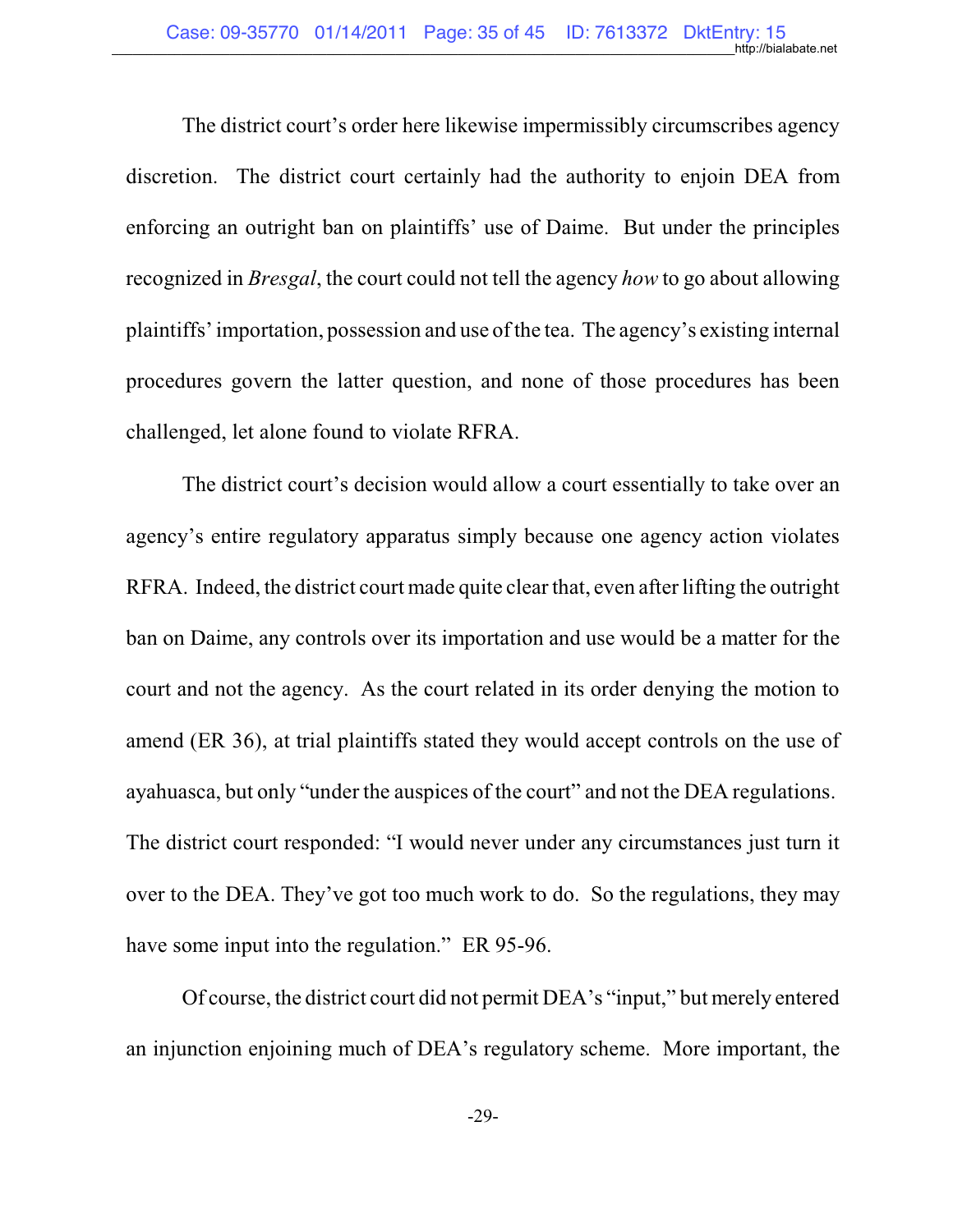law requires more than permitting the agency to have "input" on its own regulations. The regulations enjoy a presumption of validity, *Guardians Ass'n v. Civil Service Comm'n of City of New York*, 463 U.S. 582 (1983), and can only be enjoined if they are found to violate plaintiffs' rights under RFRA.

While the court *could* have adjudicated the question whether a given regulation or regulations violate RFRA in a case in which those regulations were actually challenged, it did not do so here. Instead, the district court *sua sponte* put the regulatory scheme in play and then purported to address the government's "interests" by tailoring its injunction to permit only those regulations that the court deemed necessary to further the agency's asserted interests in preventing diversion and protecting public health. In this respect the court got it backwards. It is not for the court to presume that each DEA regulation is invalid unless it is necessary to prevent diversion and protect the health of church members (matters that were not litigated).

Nor is there any basis for the district court's rationale that it can substitute a different regulatory scheme because DEA has "too much work to do." ER 95-96. The regulations at issue apply to all persons who handle Schedule I drugs for approved purposes, setting up a uniform system administered by DEA, guided by its expertise and experience. Invalidating numerous regulations and establishing a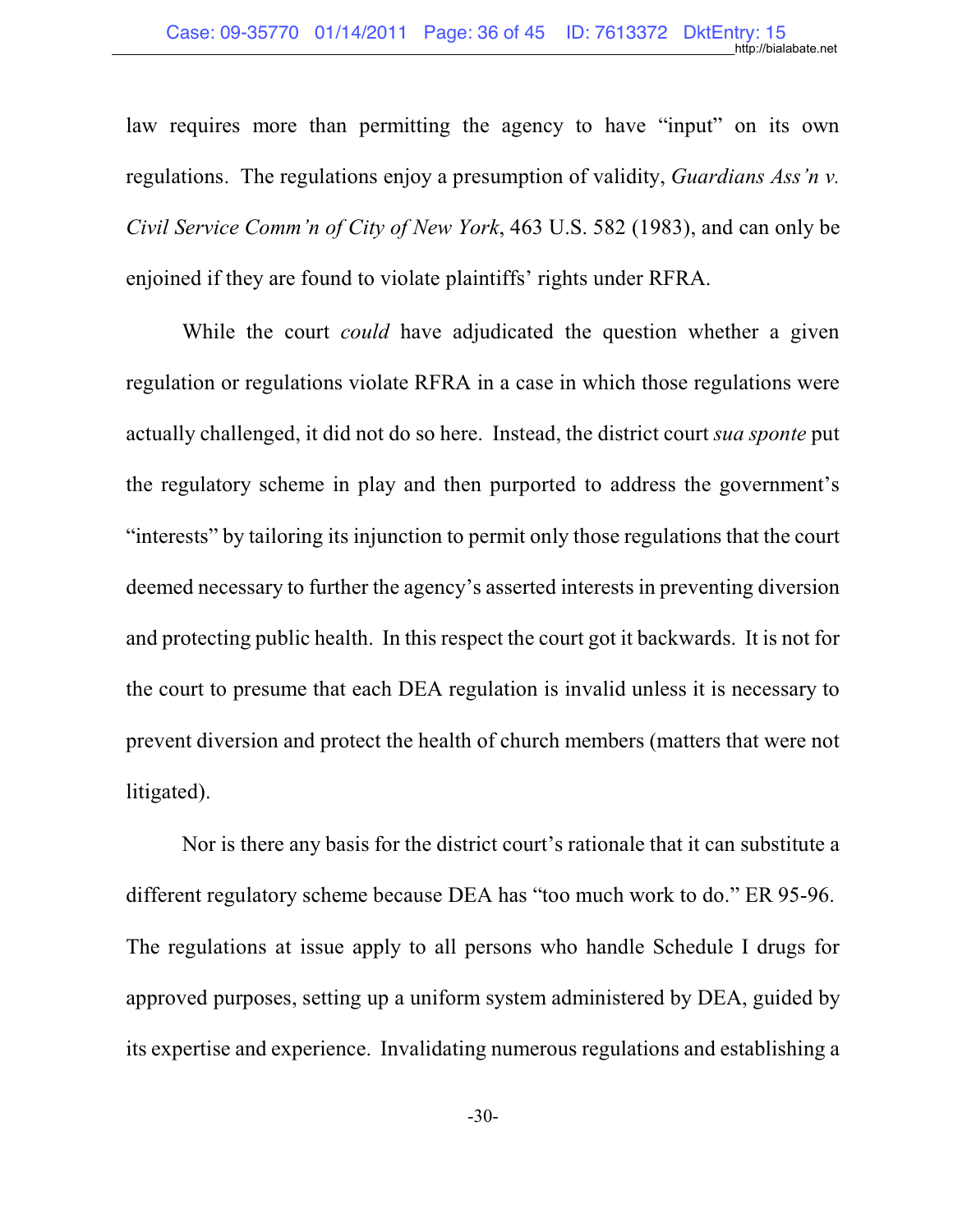competing regulatory scheme does not relieve DEA of its workload; it creates administrative chaos and more work for the agency. The additional work is particularly troubling here, where the injunction eliminates DEA's authority in several important areas – such as audits, inspection, record-keeping requirements, and reporting loss or theft – severely undermining the agency's ability to track the importation of Daime, ensure that the substance is in fact Daime, and confirm that it is in fact being used in religious ceremonies and not for other purposes.

3. The injunction in this case also goes far beyond what is "necessary to provide complete relief" to plaintiffs. *Califano*, 442 U.S. at 682. In this case, the district court did not find that eliminating DEA's regulatory authority (or, perhaps more accurately, ceding that authority to the court) is in any way necessary to effectuate the relief sought in this case. Nor would such a finding be supported by the record. The DEA regulations enjoined here are the same rules that apply to all persons who legitimately import, distribute or possess controlled substances, and there is no evidence to suggest that complying with them will substantially burden the exercise of their religion.

The district court offered no reason to believe that (for example) invalidating the regulatory requirement to maintain sufficient inventories of Daime at each registered location (*see* 21 C.F.R. § 1304.11) was necessary to implement its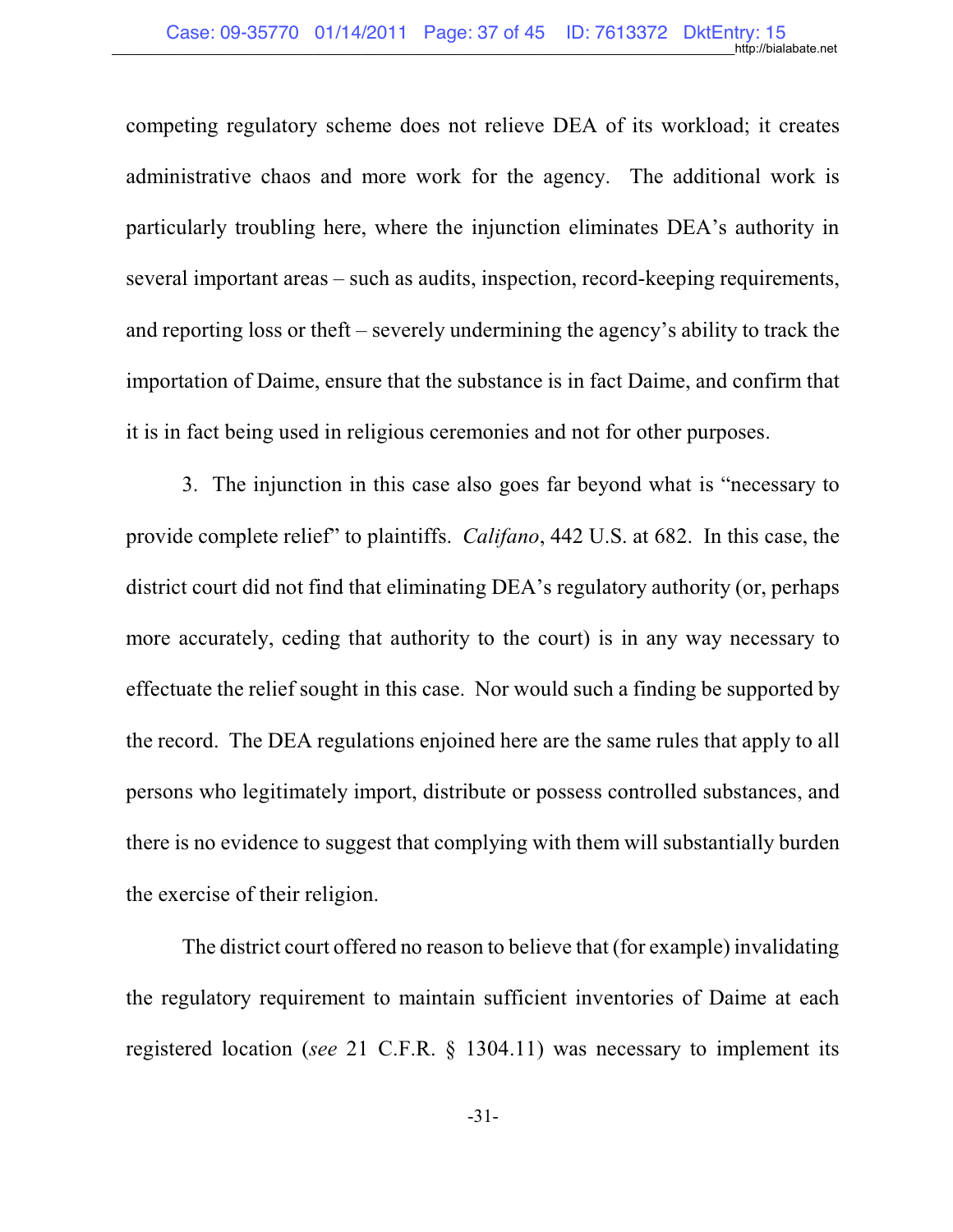decision precluding an outright ban on Daime. Nor did the court offer a rationale to explain how eliminating the requirement to report loss or theft of Daime, adjusting the procedures for processing international shipments, and rewriting record-keeping, inspection and sampling rules were required to ensure that Daime was not banned outright.

Moreover, the court did not find that any of these regulations burden plaintiffs' religious exercise in any way. Merely requiring a party importing and distributing a controlled substance to maintain proper security, keep adequate records, and report theft or loss of the substance does not substantially burden that party's ability to conduct its religious ceremonies using that substance. Plaintiffs have in fact never contended that any of these regulations burden their religious exercise in any way. They are of course free to do so if a concrete dispute arises, and the district court would have authority in such a case to determine whether any individual regulation violates RFRA. But until such a finding is made, it is an abuse of discretion to invalidate DEA regulations that have been neither challenged nor found to violate any provision of law.

4. The district court also incorrectly held that the Supreme Court's decision in *UDV* provided support for a broad injunction invalidating the regulations. The court held that "[t]he government has already lost its battle for a closed regulatory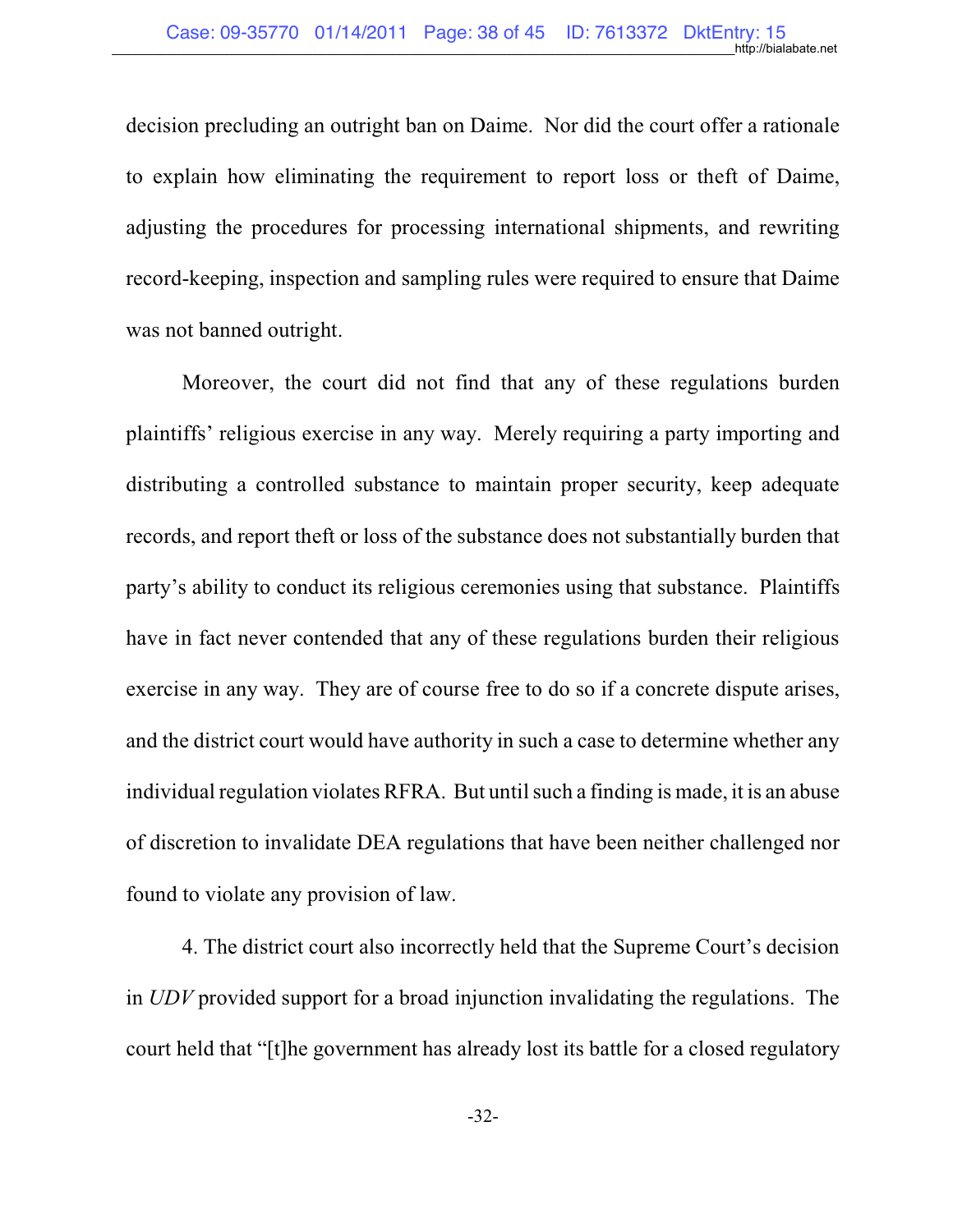system," citing the Supreme Court's decision in *UDV* rejecting the government's argument that no RFRA exceptions can be made to the Controlled Substances Act. ER 35 (citing *UDV*, 546 U.S. at 434). The court recognized that *UDV* dealt with exceptions to the CSA and did not address DEA regulations, but concluded that "this court's authority to create exceptions for the Controlled Substances Act necessarily includes the authority to create exceptions to the DEA regulations that implement the Act." ER 36.

The district court's reasoning is fundamentally flawed. It is true that *UDV* rejected the contention that no exceptions could be made to the CSA. And we do not take issue with the district court's suggestion that a court can fashion exceptions to DEA regulations under RFRA in an appropriate case. However, nothing in *UDV* permits a court to create exceptions to a regulation that has not been found to violate RFRA or to burden an individual's religious exercise.

In fact, the district court in *UDV* itself made that clear on remand from the Supreme Court. After the *UDV* plaintiffs amended their complaint to add a claim asserting that the CSA's regulatory scheme did not apply to their use of hoasca (a substance with the same properties as Daime), the district court emphatically rejected that contention. ER 108-09. The court explained that the Supreme Court's decision in *UDV* concerned the government's compelling interest in banning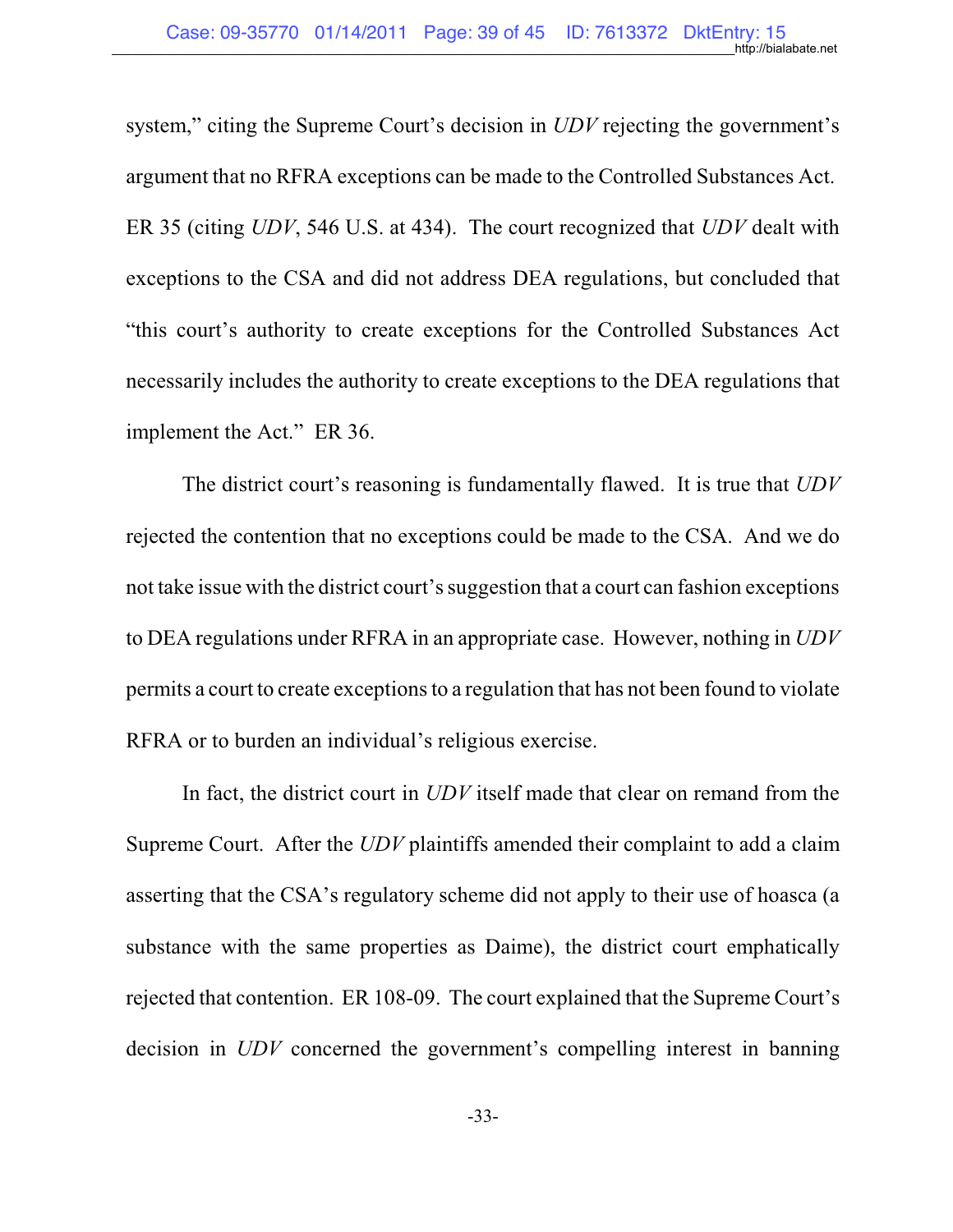hoasca, and explained that "[t]he decision cannot be read to exempt Plaintiffs from any and all regulation under the CSA, because the balancing of interests required by RFRA may be different for regulation of hoasca than for a ban on hoasca." ER  $109<sup>4</sup>$ . The court went on to note that its previous ruling granting an initial preliminary injunction "does not amount to a determination that the application of any and all CSA regulations violate RFRA." ER 111-12. The *UDV* injunction itself made that clear, indicating that in granting a preliminary injunction to maintain the status quo, the court was not deciding whether the application of any DEA regulations "would or would not violate the RFRA." ER 82.

The district court suggested that the *UDV* district court holding is irrelevant because the plaintiffs in this case do not "seek a blanket exemption from DEA regulations." ER 37. But that distinction misses the point. First, the plaintiffs in this case did not seek *any* exemption from DEA regulations – blanket or otherwise. But, more to the district court's point here, whether a party seeks a blanket exemption or a partial exemption from DEA regulations, a court cannot enjoin their operation without first finding that the regulations violate plaintiffs' rights  $- a$ finding that was never made (or even requested) here.

 $<sup>4</sup>$  The parties in the *UDV* case subsequently settled, and the preliminary injunction</sup> in that case was vacated.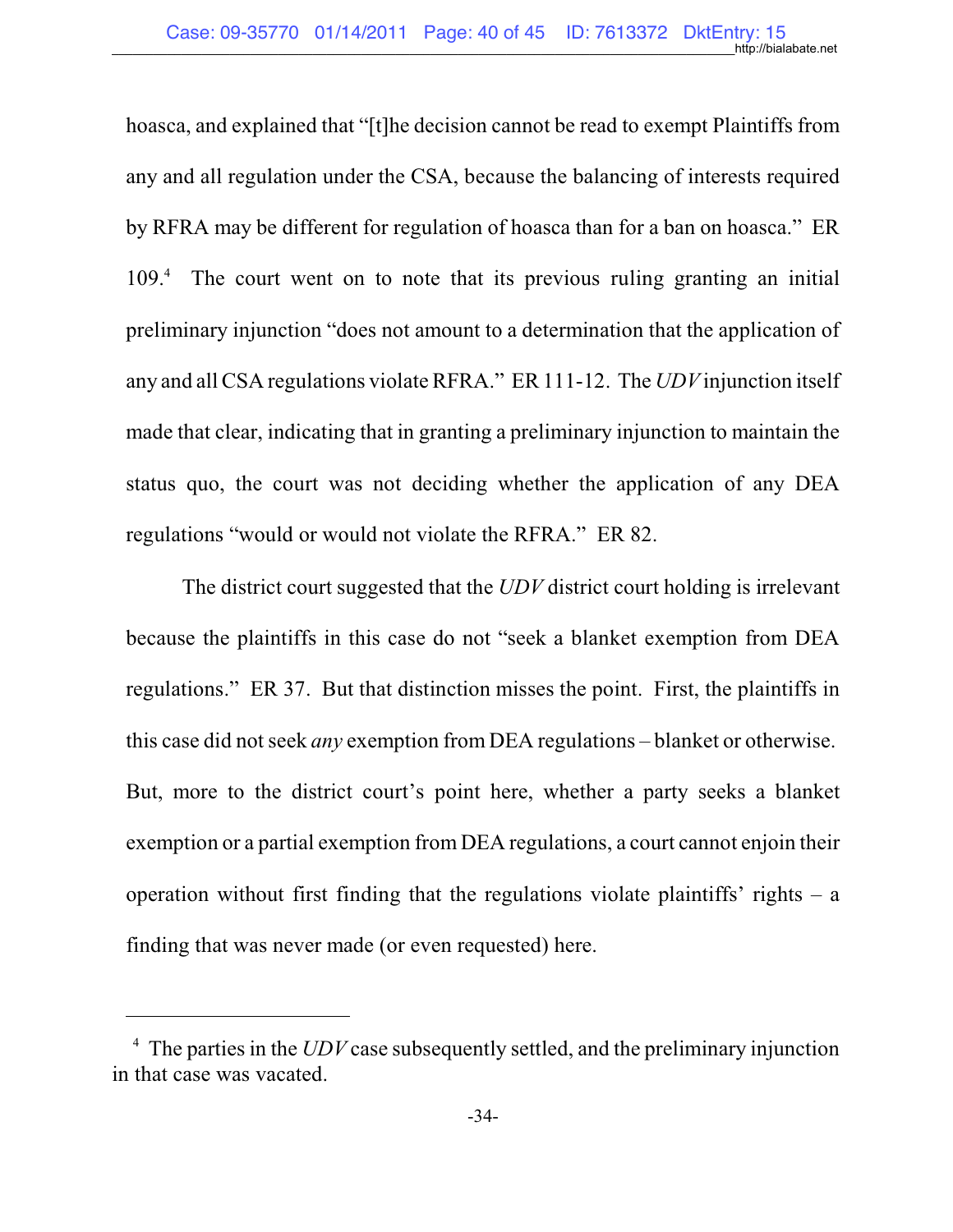The "closed regulatory system" at issue here is not a system refusing to grant any exceptions to the CSA. Rather, it is the regulatory scheme governing the *permissible* use of controlled substances – a system that, because of the inherent risks involved with transporting and distributing those substances, requires a uniform system of registration and monitoring by DEA from the time they enter the United States until they reach the end user. That system was not challenged here, much less found to violate any provision of law. Accordingly, the district court abused its discretion in invalidating DEA's regulations and replacing DEA's administrative scheme with one of its own creation.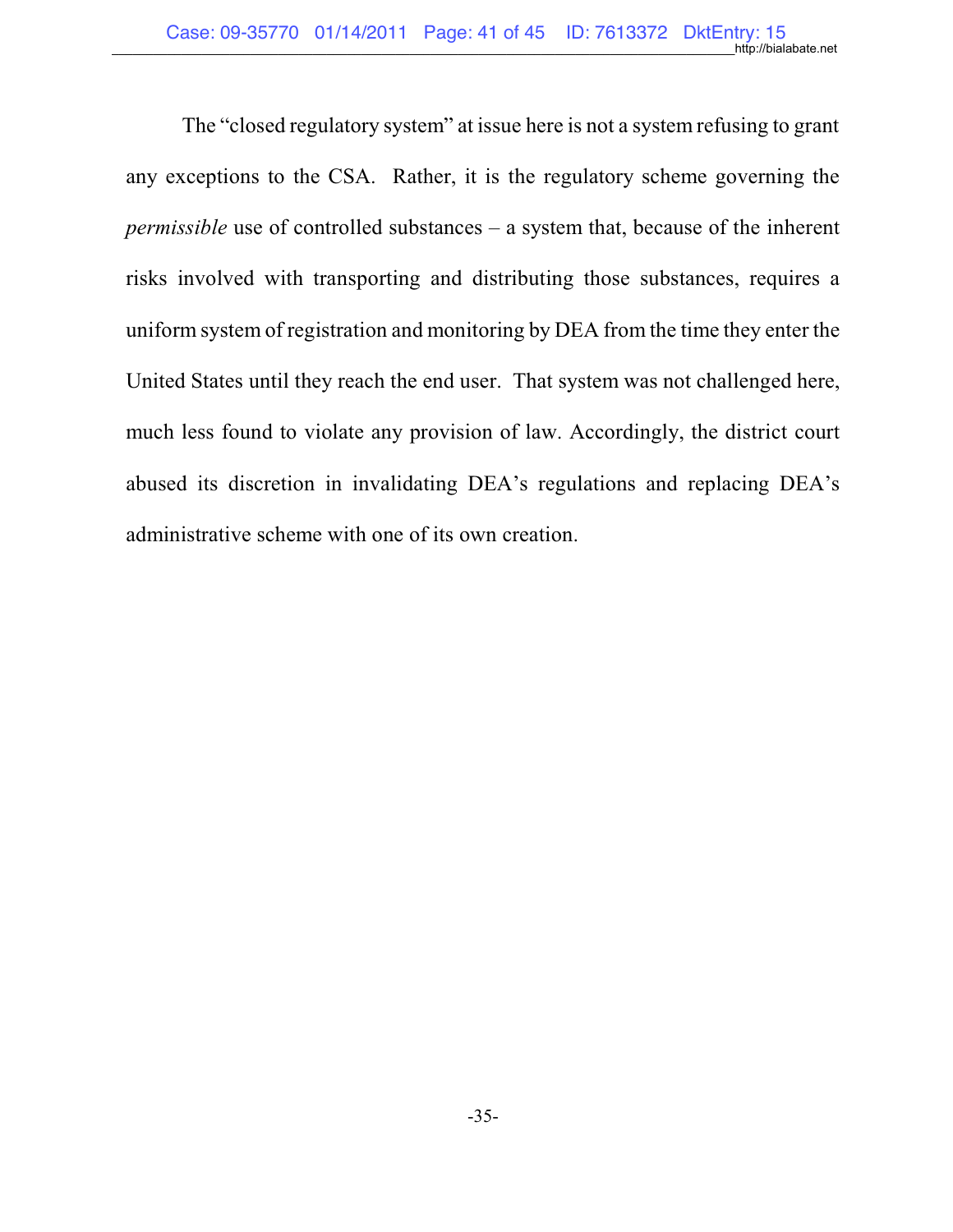## **CONCLUSION**

For the foregoing reasons, the injunction entered by the district court should be vacated and the case should be remanded for entry of an injunction that enjoins only an outright prohibition of Daime.

Respectfully submitted,

TONY WEST Assistant Attorney General

MICHAEL JAY SINGER (202) 514-5432 MATTHEW M. COLLETTE (202) 514-4214 Attorneys, Appellate Staff Civil Division, Room 7212 Department of Justice Washington, D.C. 20530-0001

JANUARY 2011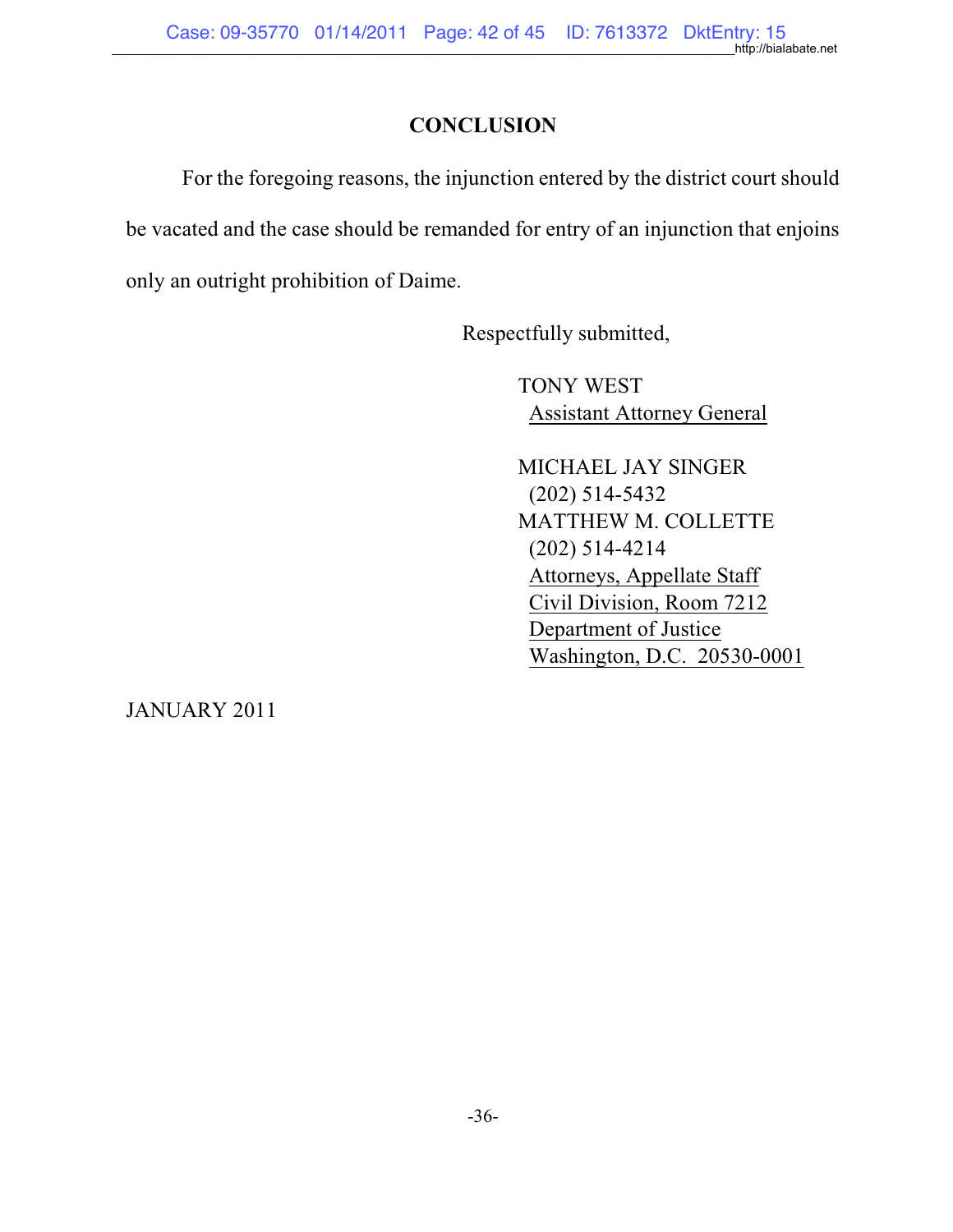## **BRIEF FORMAT CERTIFICATION**

I hereby certify that the Brief for Appellants complies with the Type-Volume

requirements of Fed. R. App. P. 32(a)(7)(B) in the following manner:

The Brief was prepared using Corel Wordperfect 14. It is proportionately spaced in 14-point type, and contains 7,384 words.

/s/ *Matthew M. Collette* 

MATTHEW M. COLLETTE Counsel for Appellants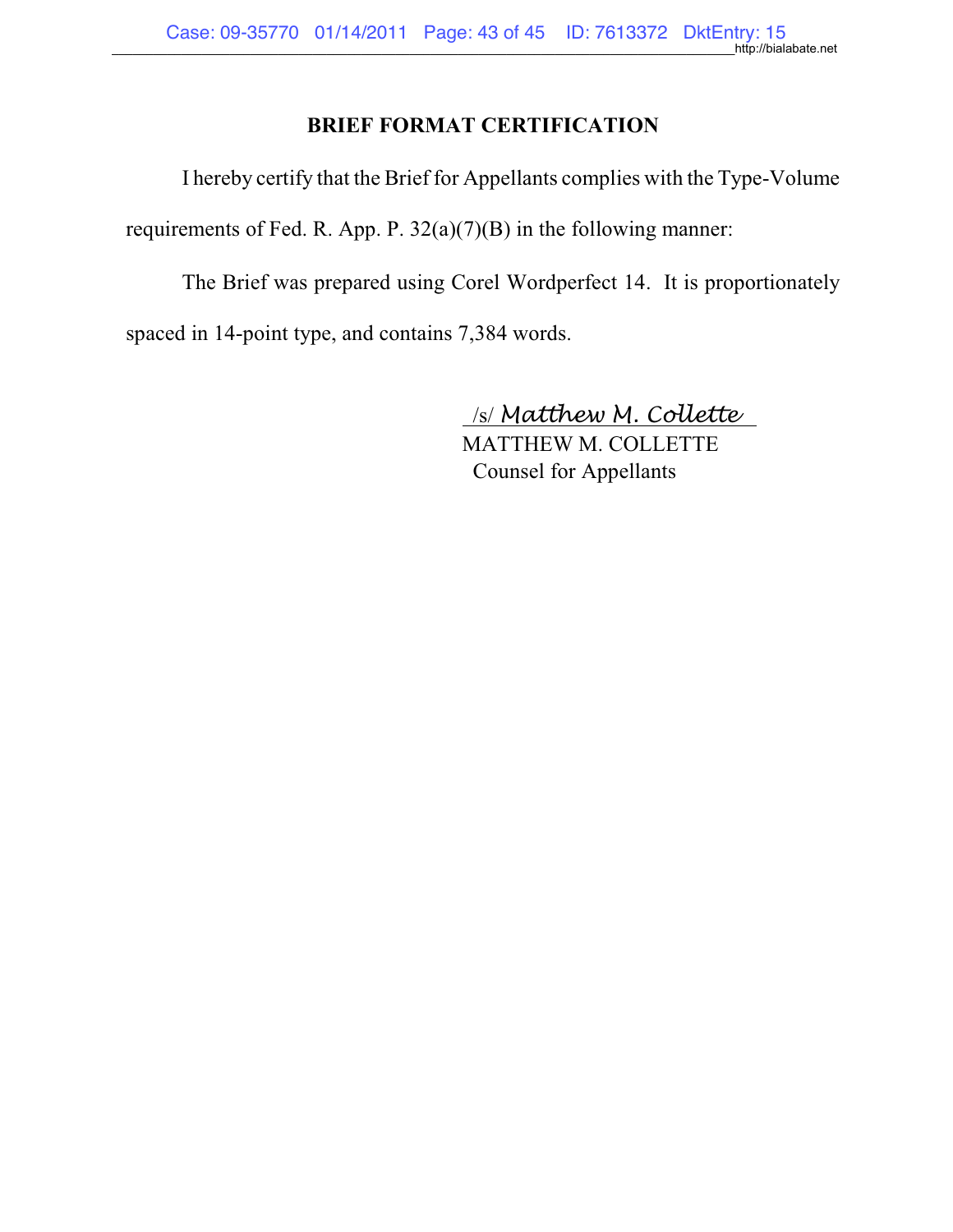## **CERTIFICATE OF SERVICE**

I hereby certify that on January 14, 2011, I electronically filed the foregoing Brief for Appellants with the Clerk of the Court for the United States Court of Appeals for the Ninth Circuit by using the appellate CM/ECF system, which will send Notice of Electronic Filing to the following person:

Roy S. Haber, Esq. Law Offices of Roy S. Haber 570 E. 40th Ave. Eugene, OR 97405

/s/ *Matthew M. Collette* 

MATTHEW M. COLLETTE Counsel for Appellants